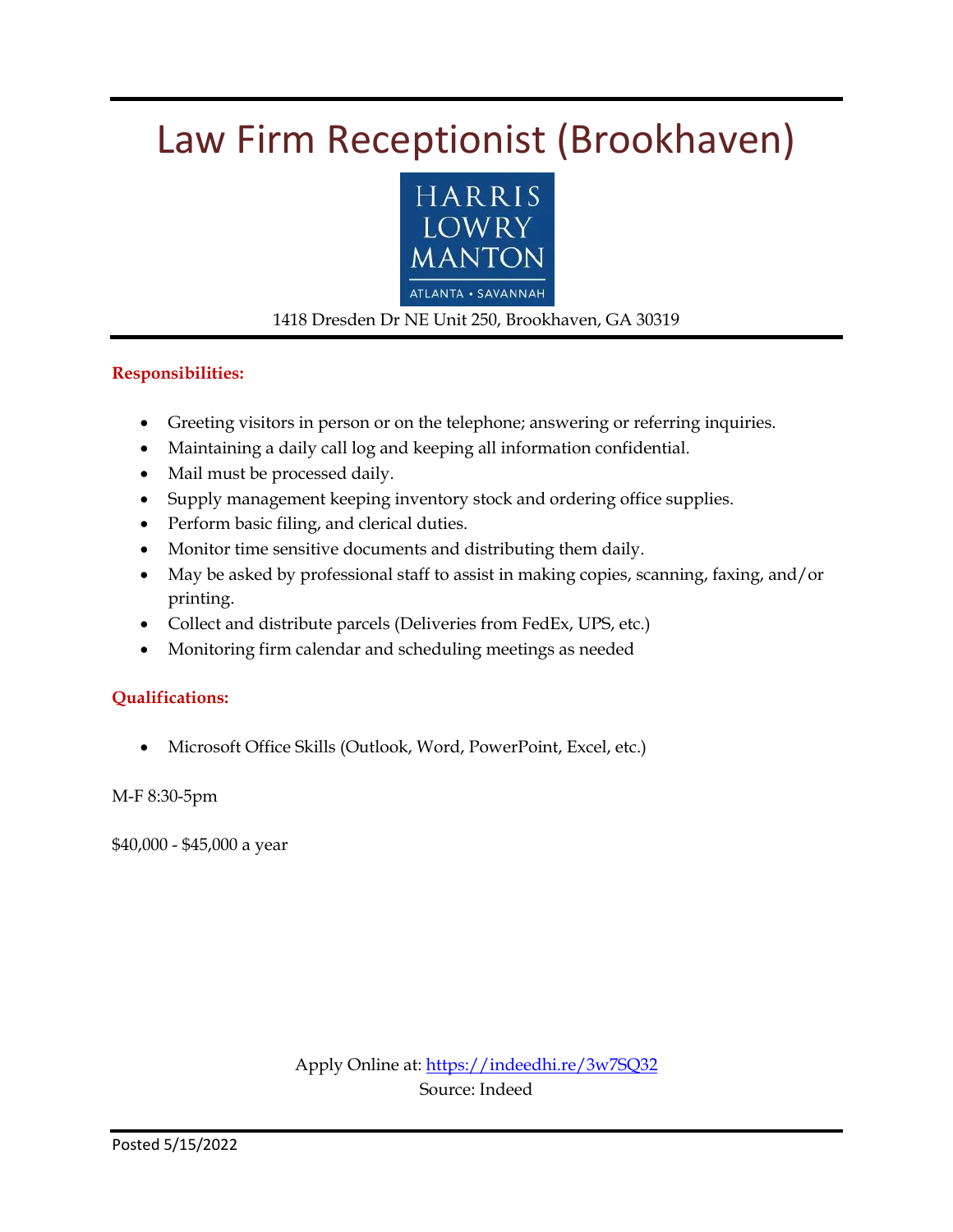# Corporate Receptionist / Administrative

## Assistant (Perimeter)



1040 Crown Pointe Pkwy, Dunwoody, GA 30338

#### **Responsibilities:**

- Welcome visitors and employees upon their arrival.
- Monitor office entry and provide access as needed to any non-badge holders.
- Take ownership of processes and procedures of the mailroom.
- Process incoming and outgoing mail to include FEDEX, UPS, USPS, etc.
- Provide shipping services to all departments in the company.
- Sort and prepare daily shipments to facilities and vendors.
- Receive or direct general deliveries.
- Prepare meeting space and make necessary arrangements for each meeting scheduled.
- Take orders and setup food for lunch meetings and/or executive lunches.
- Backup support to the Executive Assistant; prepared and willing to assist executives as needed.

#### **Qualifications:**

- Secondary Education Diploma or GED equivalent and previous experience.
- Must possess at least one year experience.

Apply Online at:<https://bit.ly/3l752dW> Source: Employer Website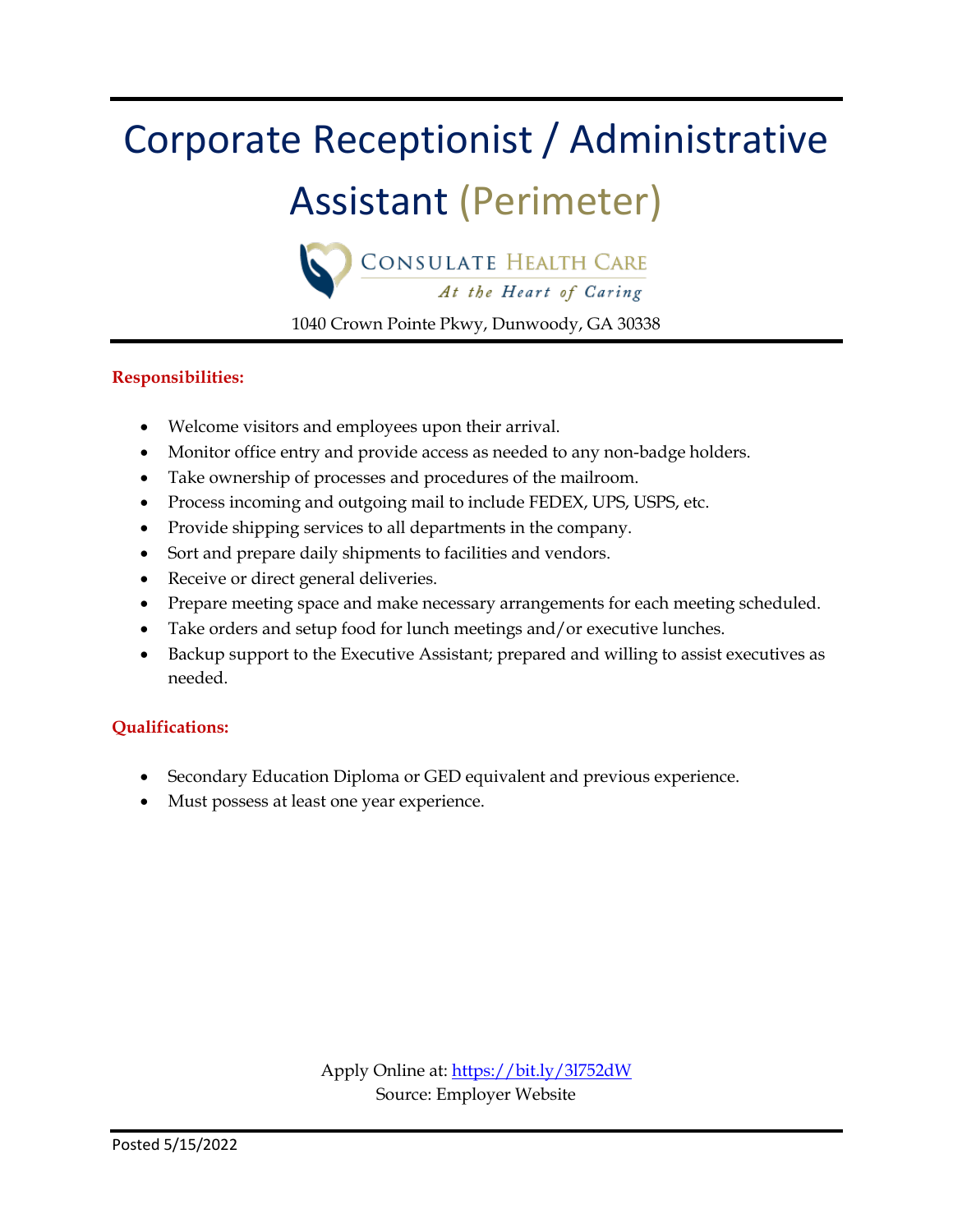# Entry Level Customer Service Assistant (Buckhead)



#### Pearl 8 Creations

3550 Lenox Rd NE 21st floor, Atlanta, GA 30326

#### **Responsibilities:**

- Responding promptly to customer inquiries.
- Communicating with customers through various channels.
- Acknowledging and resolving customer complaints.
- Knowing our products inside and out so that you can answer questions.
- Processing orders, forms, applications, and requests.
- Keeping records of customer interactions, transactions, comments, and complaints.

#### **Qualifications:**

- High school diploma, general education degree, or equivalent.
- Comfortable using computers.
- Experience working with customer support.

\$42,000 - \$52,000 a year

Apply Online at:<https://bit.ly/3yun5Th> Source: Employer Website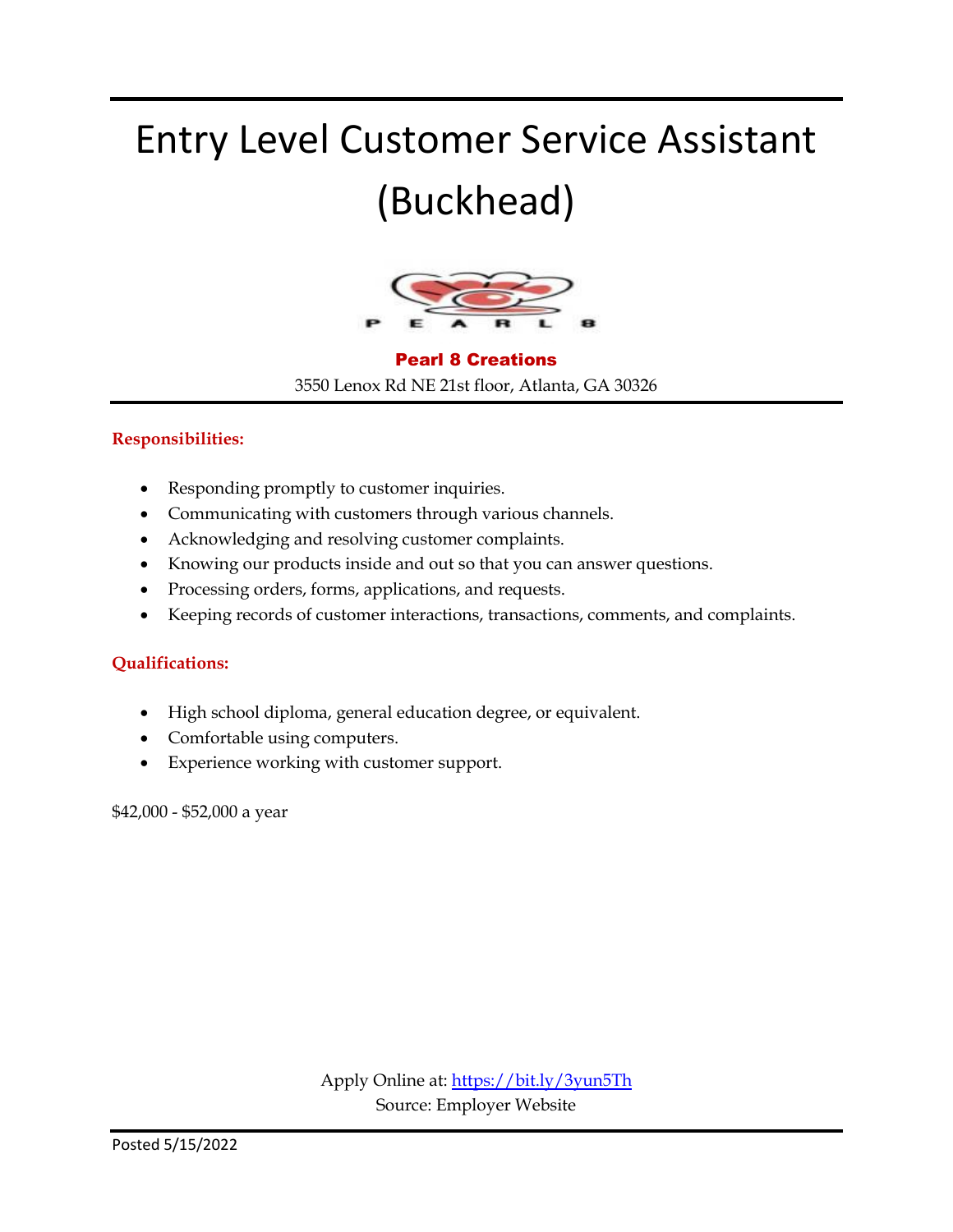# Mail Room Distribution Specialist

# (Alpharetta)



1750 Founders Pkwy, Alpharetta, GA 30009

The Distribution Specialist is responsible for preparing, auditing and distributing outgoing medical files via a variety of mediums.

- Processing outgoing mail on a daily basis
- Assuring all processing is completed in a timely and professional manner
- Auditing all outgoing files to ensure all HIPAA rules and regulations are met to the highest standard
- Reporting daily key performance indicators
- Responding to all communications within the department and company in a timely manner
- Creating labels for outgoing mail with a high degree of accuracy
- Performing repetitive tasks accurately and efficiently
- Communicating with management and clients effectively
- Alerting management when an issue arises and impacts your daily workflow
- Distributing medical records in accordance with HIPAA guidelines and DataFile best practices
- Assure 24-hour commitment is upheld
- Assess volume of requests presented for the day and plan accordingly
- Comply with a comprehensive audit process

#### **Qualifications:**

Proficient in computer usage (Word, Excel, Outlook, PowerPoint)

Monday-Friday 8am-4:30pm

Apply Online at:<https://bit.ly/3yt41ow> Source: Employer Website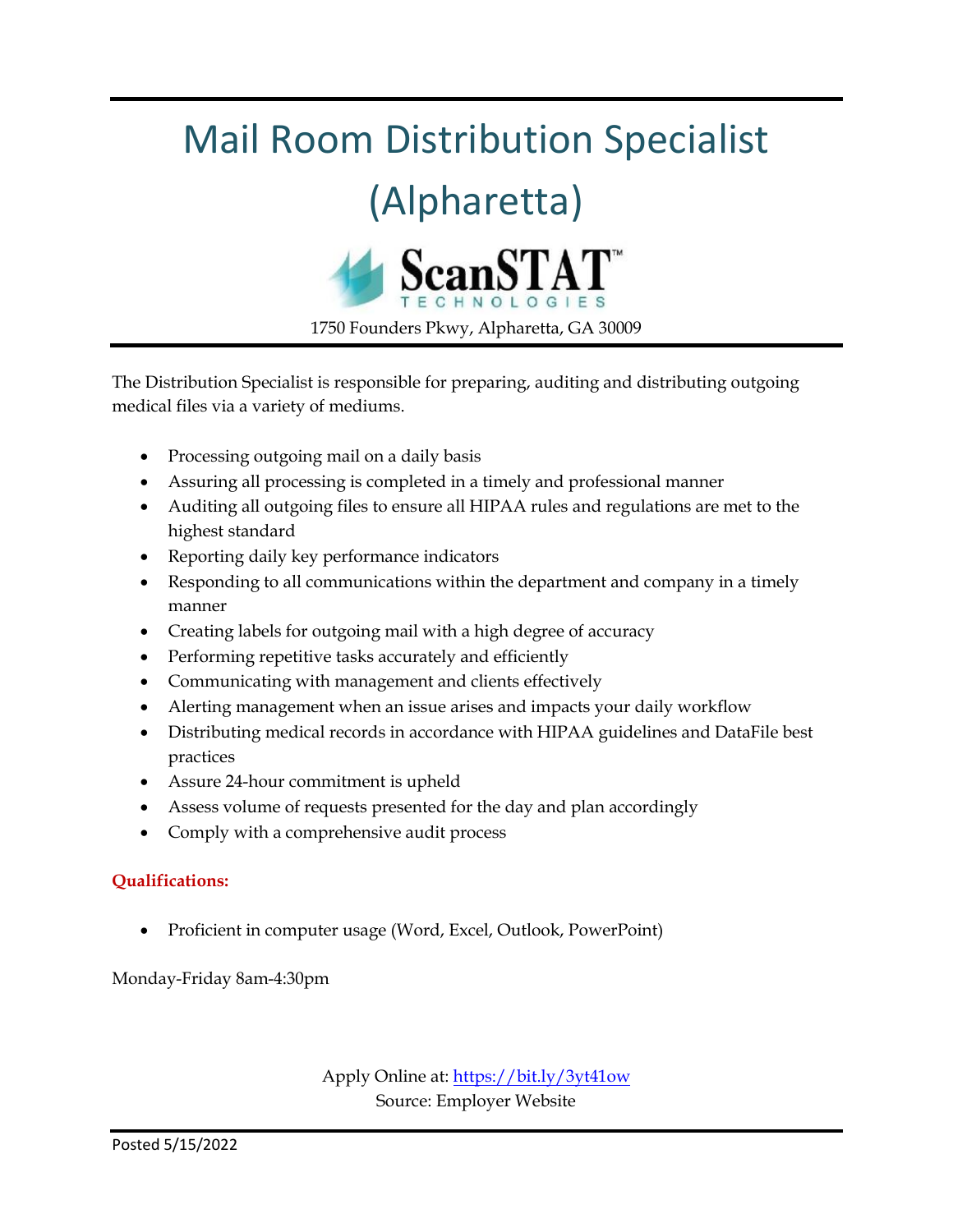# Customer Care Specialist (Alpharetta)



695 Sims Industrial Blvd, Alpharetta, GA 30009

#### **Responsibilities:**

- Receives and enters orders for concrete products.
- Schedules times and dates of orders
- Ensures accuracy of orders.
- Assists in resolving customer complaints.
- Monitors order status as required.
- May be required to act as a dispatcher.

#### **Qualifications:**

- High School Diploma or GED
- Basic computer skills including Microsoft Excel, typing and data entry
- General knowledge of the construction industry, with knowledge of concrete preferred

Apply Online at:<https://indeedhi.re/3yxfMuc> Source: Indeed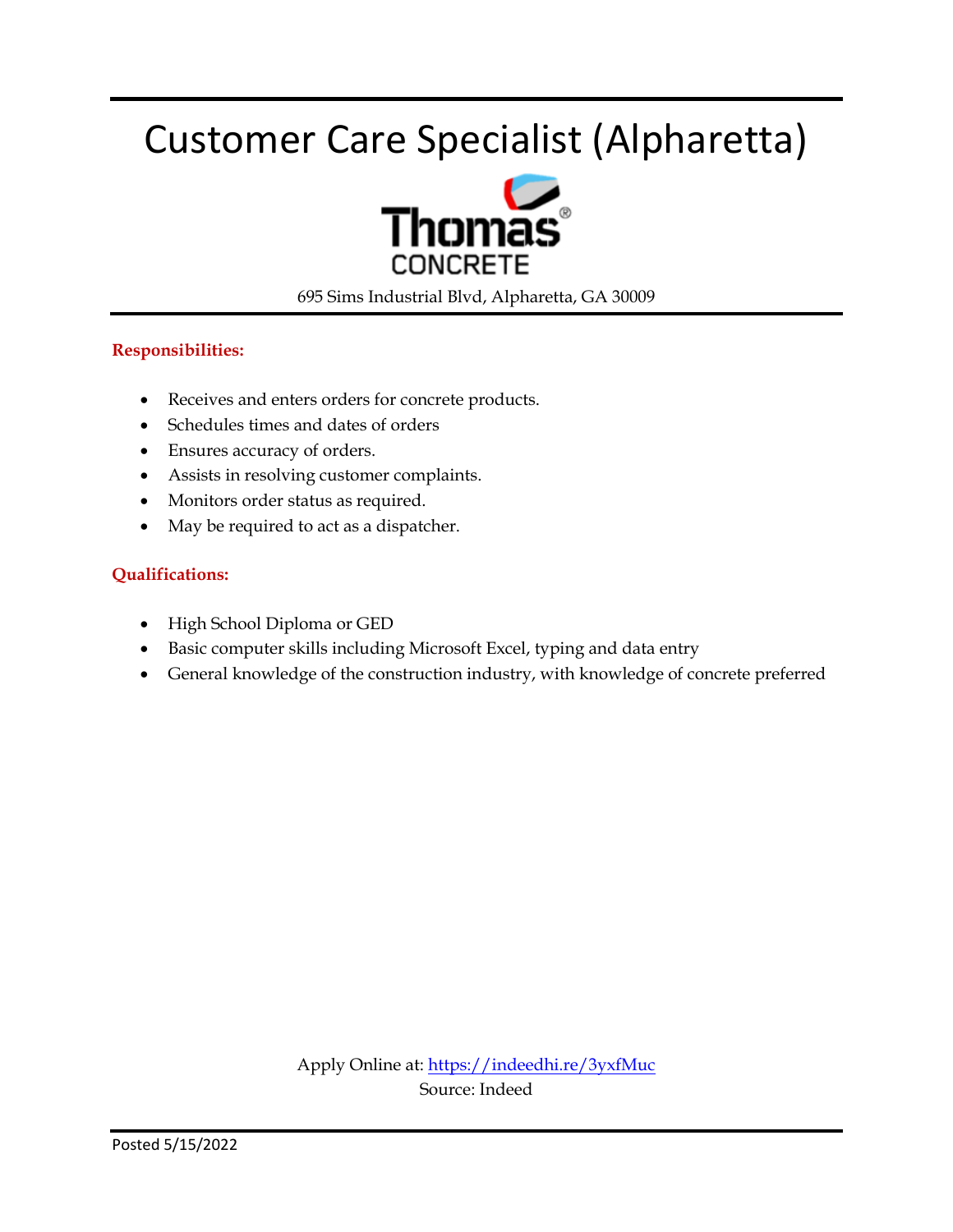## Receptionist / Office Assistant (Roswell)



#### Fulton Academy of Science and Technology

11365 Crabapple Rd, Roswell, GA 30075

He/she provides administrative services and assistance for Principal; maintains smooth operations which entail high quality support work; handles heavy telephone duties. This role will assume administrative responsibilities such as overseeing the sports program and managing facilities improvements.

- Welcomes visitors, responds to email and phone inquiries in a helpful and constructive manner; ensuring that requests are responded to in a timely fashion.
- Receives, sorts, and distributes mail and packages
- Ensures that the reception area looks professional and organized.
- Orders supplies and materials as needed
- Assists in updating the database
- Maintains employees' attendance information, time entry and pay records
- Assists with admissions related tasks such as school tour assistance and processing inquiries from prospective families
- Assists in updating office procedures
- Schedules Room Reservations as needed
- Assists in organizing Picture Day, Lost and Found, and other administrative tasks

#### **Qualifications:**

- Educational Level: High School Diploma or GED required
- Experience: Two years of responsible clerical/administrative support experience/project management
- Typing; word processing; communication; computer; project management experience preferred

Apply Online at:<https://indeedhi.re/37zmKDO> Source: Indeed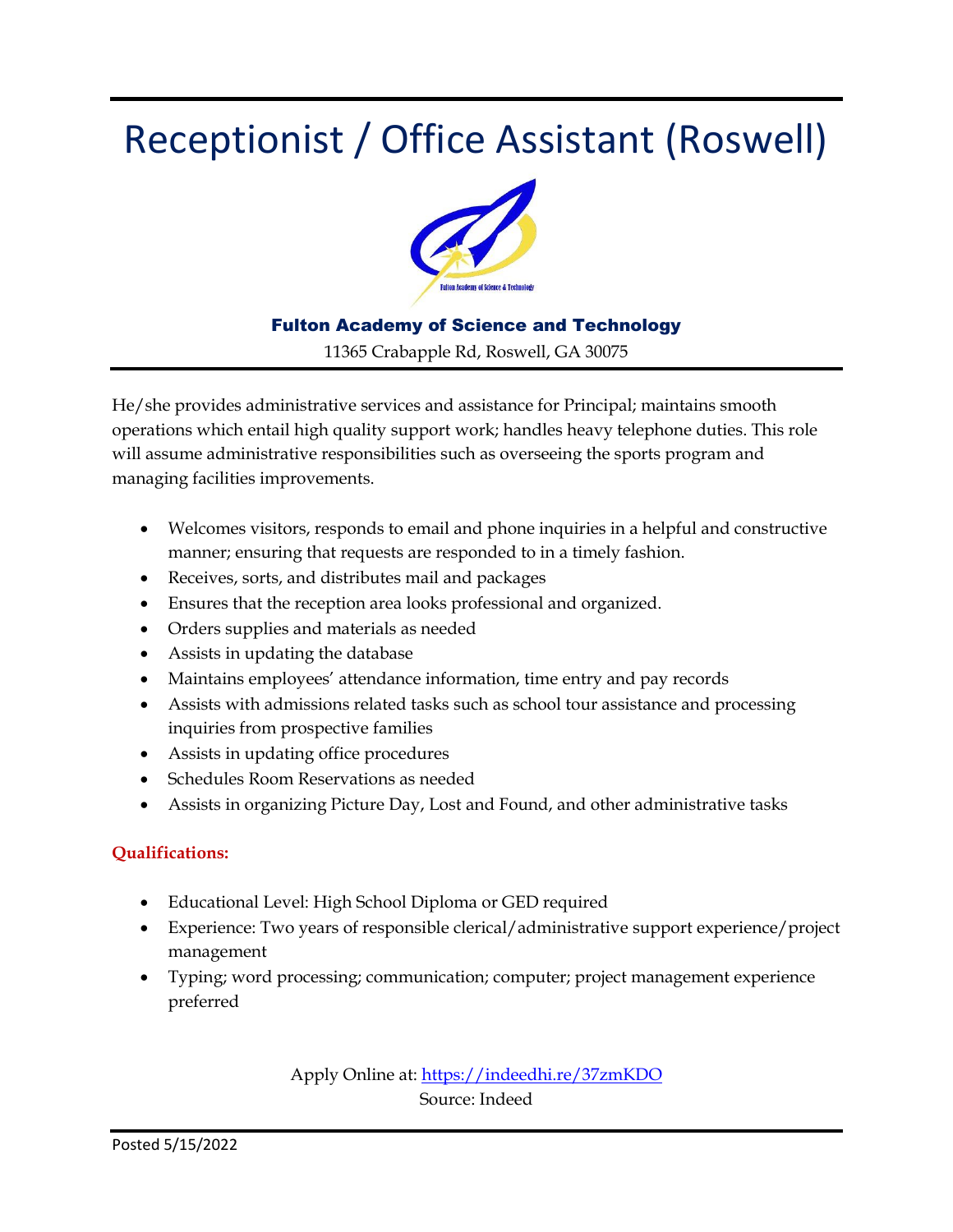# Office Manager (Roswell)

### **Apex Spine And Neurosurgery LLC**

1295 Hembree Rd Suite 200, Roswell, GA 30076

Office manager duties and responsibilities include scheduling meetings and appointments, making office supplies arrangements, greeting visitors and providing general administrative support to our employees.

- Serve as the point person for office manager duties including: maintenance, mailing, supplies, equipment, bills, errands, shopping
- Schedule meetings and appointments
- Organize the office layout and order stationery and equipment
- Maintain the office condition and arrange necessary repairs
- Partner with HR to update and maintain office policies as necessary
- Organize office operations and procedures
- Coordinate with IT department on all office equipment
- Ensure that all items are invoiced and paid on time
- Manage contract and price negotiations with office vendors, service providers and office lease
- Manage office General and Administrative budget, ensure accurate and timely reporting
- Provide general support to visitors
- Assist in the onboarding process for new hires

#### **Qualifications:**

- Proven experience as an Office manager, Front office manager or Administrative assistant
- Proficiency in MS Office (MS Excel and MS Outlook, in particular)
- High School degree; additional qualification as an Administrative assistant or Secretary will be a plus
- Medical terminology: 1 year (Preferred)

\$20 - \$23 an hour

Apply Online at[: https://indeedhi.re/3N8BZ5K](https://indeedhi.re/3N8BZ5K) Source: Indeed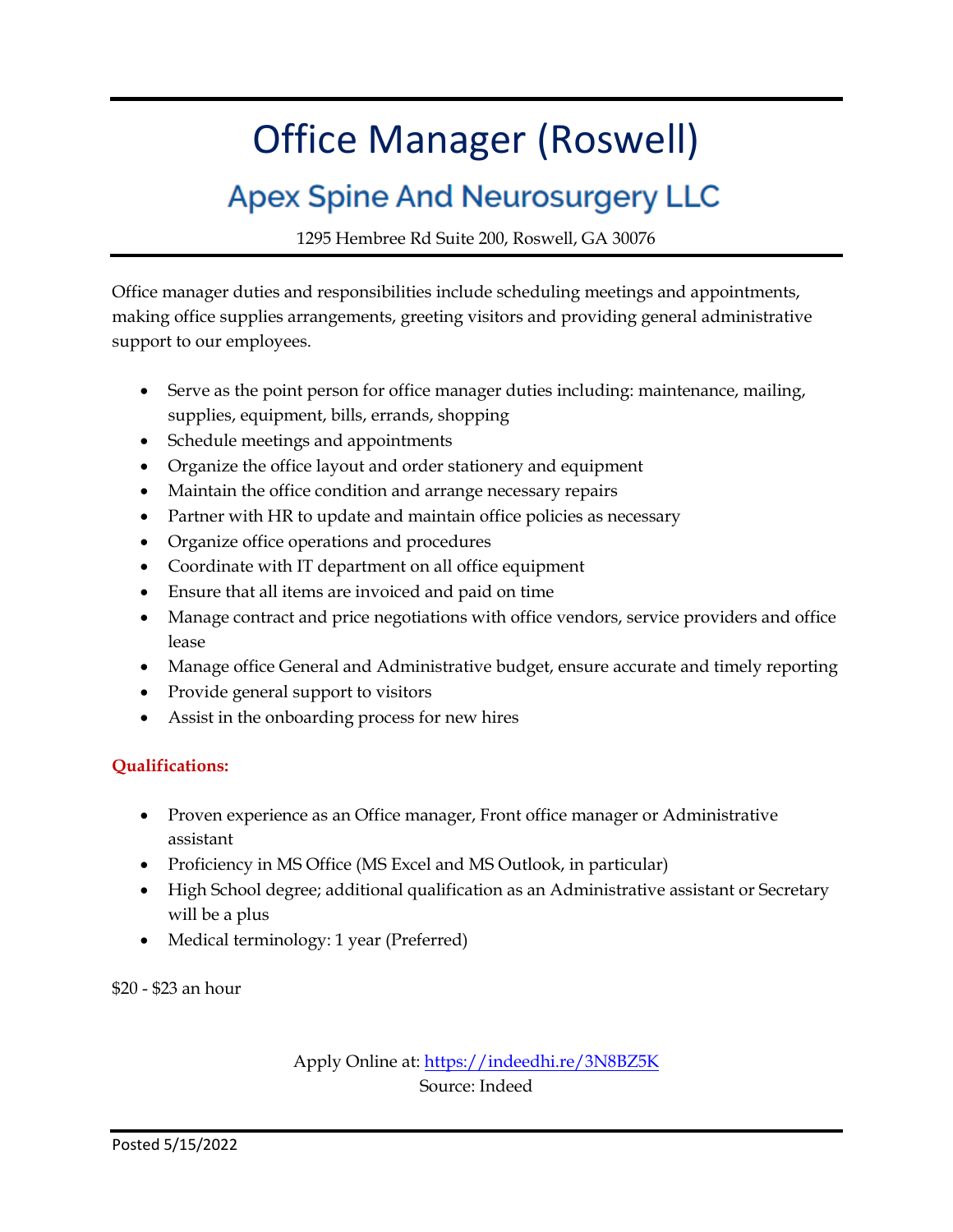## Administrative Coordinator (Dunwoody)



2101 Womack Rd, Dunwoody, GA 30338

This position serves as a proctor as well as first contact for the Testing Center. Duties include but is not limited to administering the CLEP, DSST, ACCUPLACER, and Math Placement examinations. Administration of exam includes but is not limited to: following vendor procedures and requirements, proctoring exams and maintaining the security of exam materials to ensure fairness of exams, cleaning lab spaces between testers, and keeping testers personal information, including test scores, secure. This position will support testing on Dunwoody and Alpharetta campuses with exceptional customer/client service in the performance of administrative tasks associated with conducting an array of academic and professional examinators and certifications.

#### **Qualifications:**

 Bachelor's degree and one year administrative experience; or high school diploma or GED and five years administrative experience; or a combination of education and related experience.

M - F, 8:30 - 5:15

Salary : \$30,000

Apply Online at:<https://bit.ly/3FyOZPG> Source: Employer Website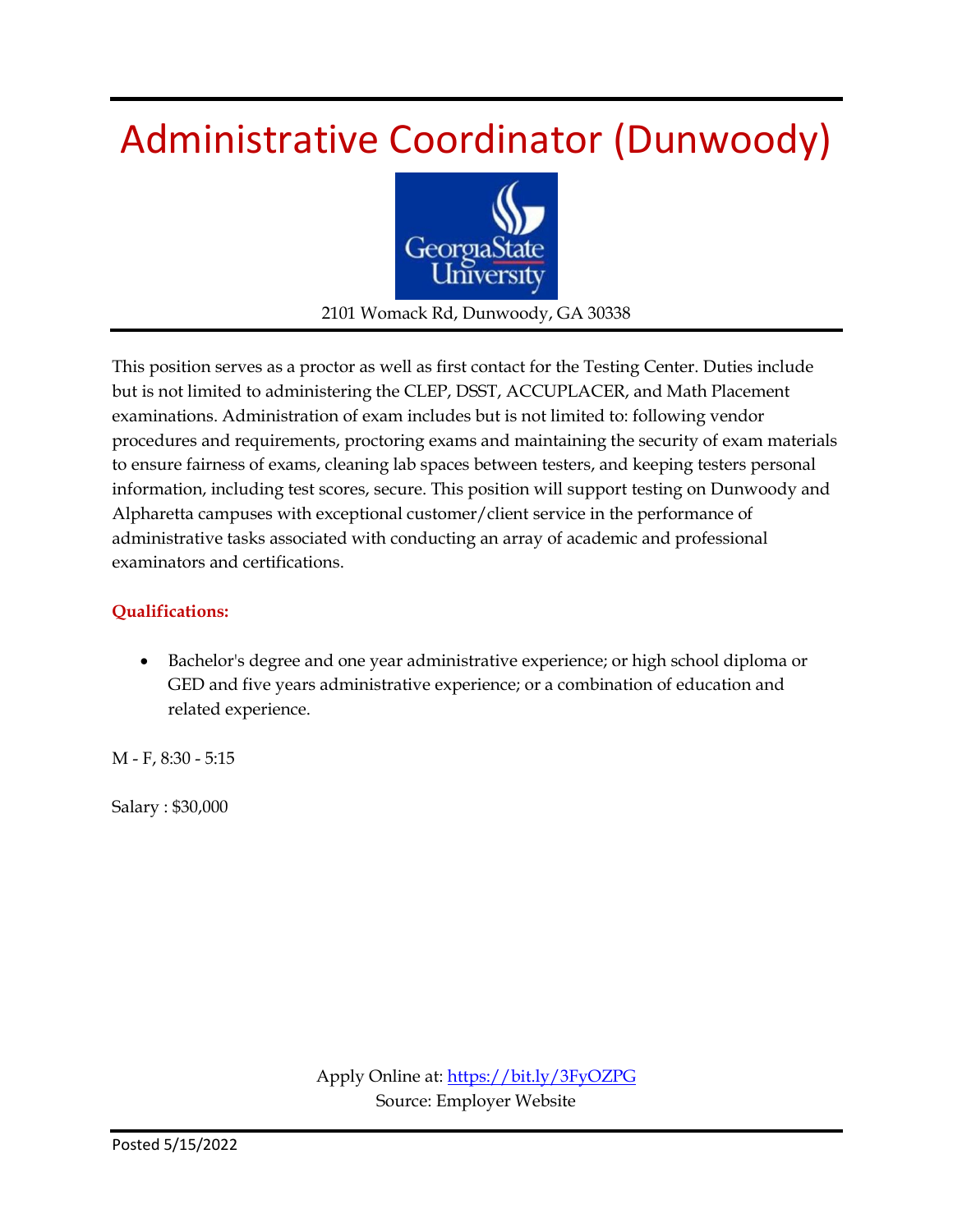### Storeroom Attendant (Alpharetta)

**AUTOGRAPH COLLECTION®** HOTELS

The Hotel at Avalon

9000 Avalon Blvd, Alpharetta, GA 30009

Manage the inventory and storeroom for the Food and Beverage Department and hotel.

- Checks each item on the invoice against the applicable hotel document, weighing, counting, verifying prices on each item and checking these against specifications to verify accuracy of delivery.
- Notifies person responsible for ordering merchandise when shipment arrives or if the shipment fails to arrive so that any discrepancies can be resolved. Signs, dates and time stamps all invoices on the respective receiving sheet, ensuring items are correctly identified.
- Enters all non-edible merchandise on a receiving record, noting purchase order number, shortages and all other required information so all merchandise is accounted for.
- Assists the Food Storeroom Supervisor in the daily operation of the food storeroom, properly stores and rotates all stock so that all items are fresh; involves transportation of heavy goods
- Fills requisitions to authorized outlets so all stock will be complete at each outlet and advises supervisor of items that are low or out of stock so that they can be reordered.
- Assists in conducting month-end inventories.
- Monitors and documents cooler and freezer temperatures to avoid spoilage.
- Move goods one or more item at a time, depending on size and weight, at a continuous schedule.

#### **Qualifications:**

- Basic mathematical skills necessary to track and receive specific volumes of deliveries.
- Ability to grasp, lift and/or carry, or otherwise, move or push goods on a hand cart/truck weighing a maximum of 200lbs. with or without reasonable accommodation.

Apply Online at:<https://bit.ly/3LijPgR> Source: Employer Website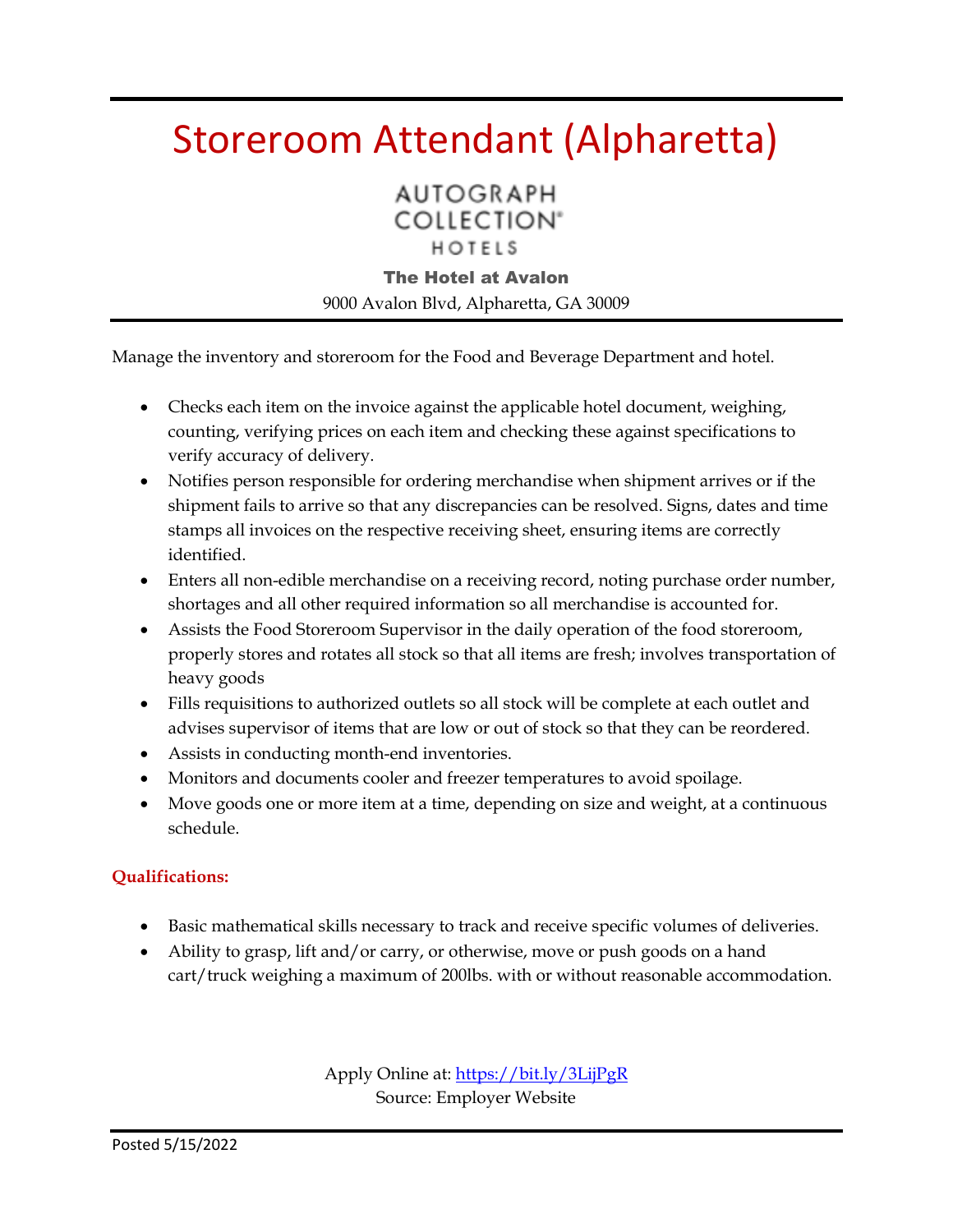# Facilities – Receptionist (Alpharetta)



9005 Westside Pkwy, Alpharetta, GA 30009

#### **Responsibilities:**

- Answer announce and route incoming telephone calls. Greet, announce and direct visitors to the office in a professional manner
- Accept all incoming mail, packages and deliveries and route to appropriate staff
- Maintain, monitor and reorder office and kitchen supplies online and/or by phone
- Assist in organizing various office events, activities and meetings, organize catering if needed
- Coordinate travel and hotel arrangements as assigned and/or requested
- Assist staff in general administrative tasks

#### **Qualifications:**

- 2-3 year experience in secretarial or office administrator position
- Familiar with office equipment, Ms Office user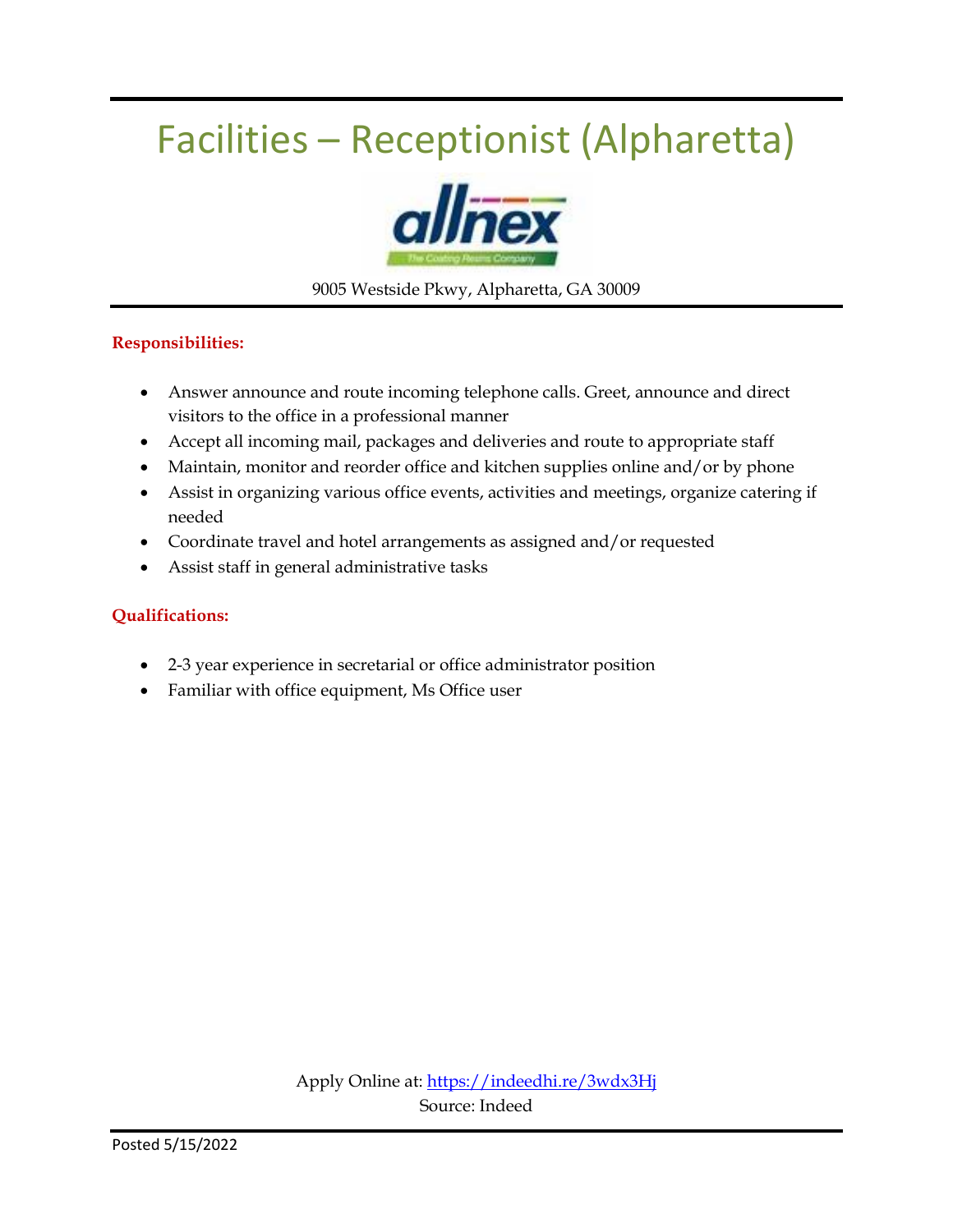# Membership Representative I (Buckhead)

### Anthem

3350 Peachtree Rd, Atlanta, GA 30326

Responsible for enrollment, billing activities and/or maintaining assigned accounts.

- Responds to incoming calls and may initiate outgoing calls, providing customer service to plan members, providers and employer groups by answering benefit questions, resolving issues and educating callers.
- Verifies enrollment status, makes changes to records, researches and resolves enrollment system rejections; addresses a variety of enrollment questions and/or concerns received by phone or mail.
- May be responsible for billing and delinquency processes for assigned groups.
- Ensures accuracy and timeliness of the membership and billing function.
- Responds to inquiries concerning enrollment processes.
- Maintains enrollment database.
- May order identification cards.
- Determines eligibility and applies contract language for each case assigned.
- Performs error output resolution for electronic eligibility and processes error discrepancy list.
- Bills, collects premiums and reconciles payments.
- Maintains and reconciles premium bill, self-bill and individual billed accounts.
- Notifies clients of premium discrepancies through payment adjustment notices and detailed audits.

#### **Qualifications:**

 High school diploma or GED equivalent and related experience; or any combination of education and experience which would provide an equivalent background.

\$13.73 an hour

Apply Online at:<https://bit.ly/3MXYeLM> Source: Employer Website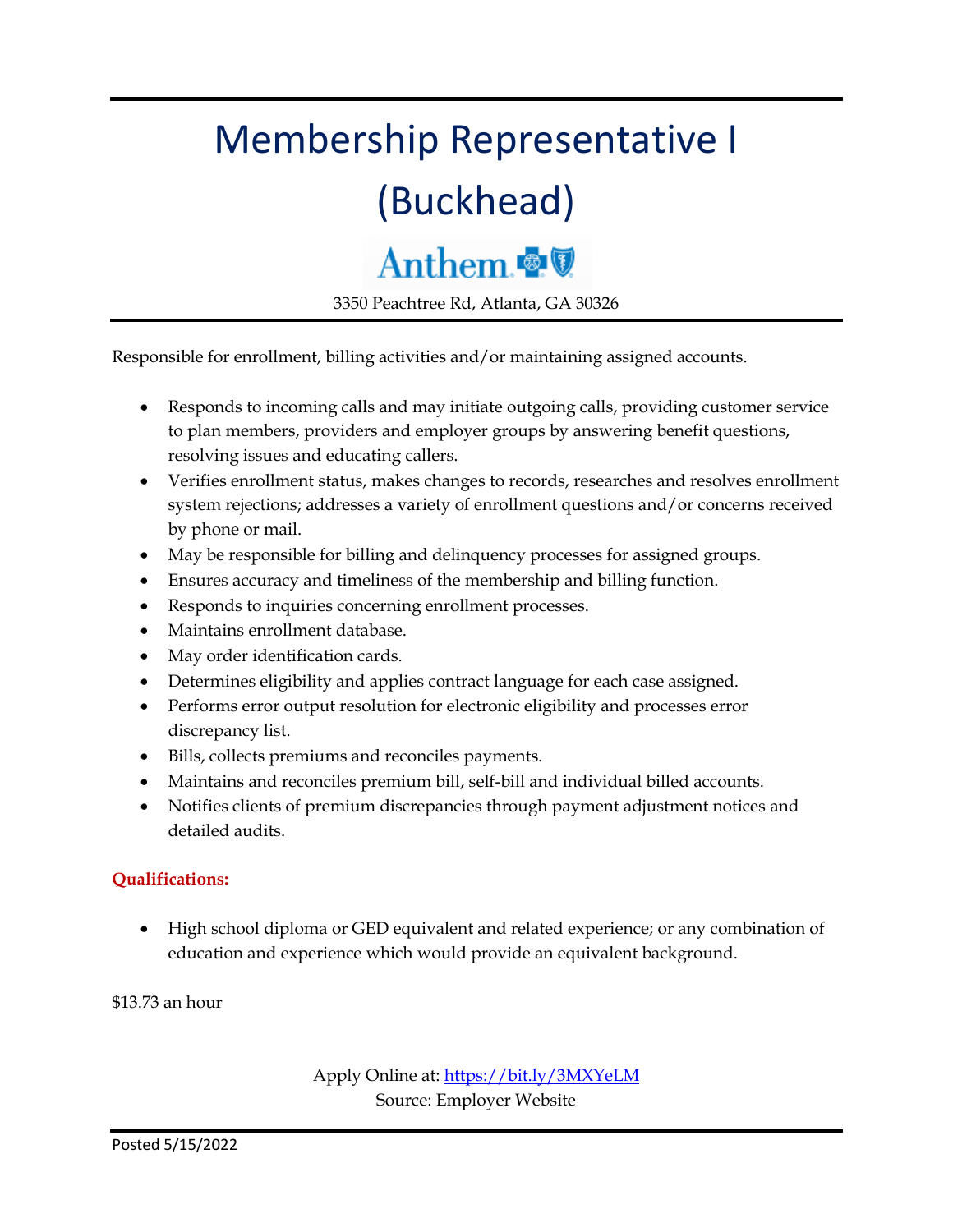### Administrative Receptionist (Roswell)



#### Jacob's Ladder School and Therapy Center

407 Hardscrabble Rd, Roswell, GA 30075

#### **Responsibilities:**

- Responsible for answering, screening, and directing phone calls.
- Checks voicemail and distributes messages in a timely manner and to the appropriate person(s).
- Greets and directs visitors timely and ensures a positive experience.
- Provides general administrative support including maintaining cleanliness and organization of the lobby and copy room, photocopying, faxing and preparation of letters and documents.
- Assists with Volunteer and Intern Schedule as needed.
- Assists with event coordination and visitor calendar.

#### **Qualifications:**

 2+ years of administrative experience or minimum of an associate degree in a related field.

Monday- Friday, 8 am to 5 pm

\$30,000 - \$40,000 a year

Apply Online at[: https://bit.ly/3w49S28](https://bit.ly/3w49S28) Source: Employer Website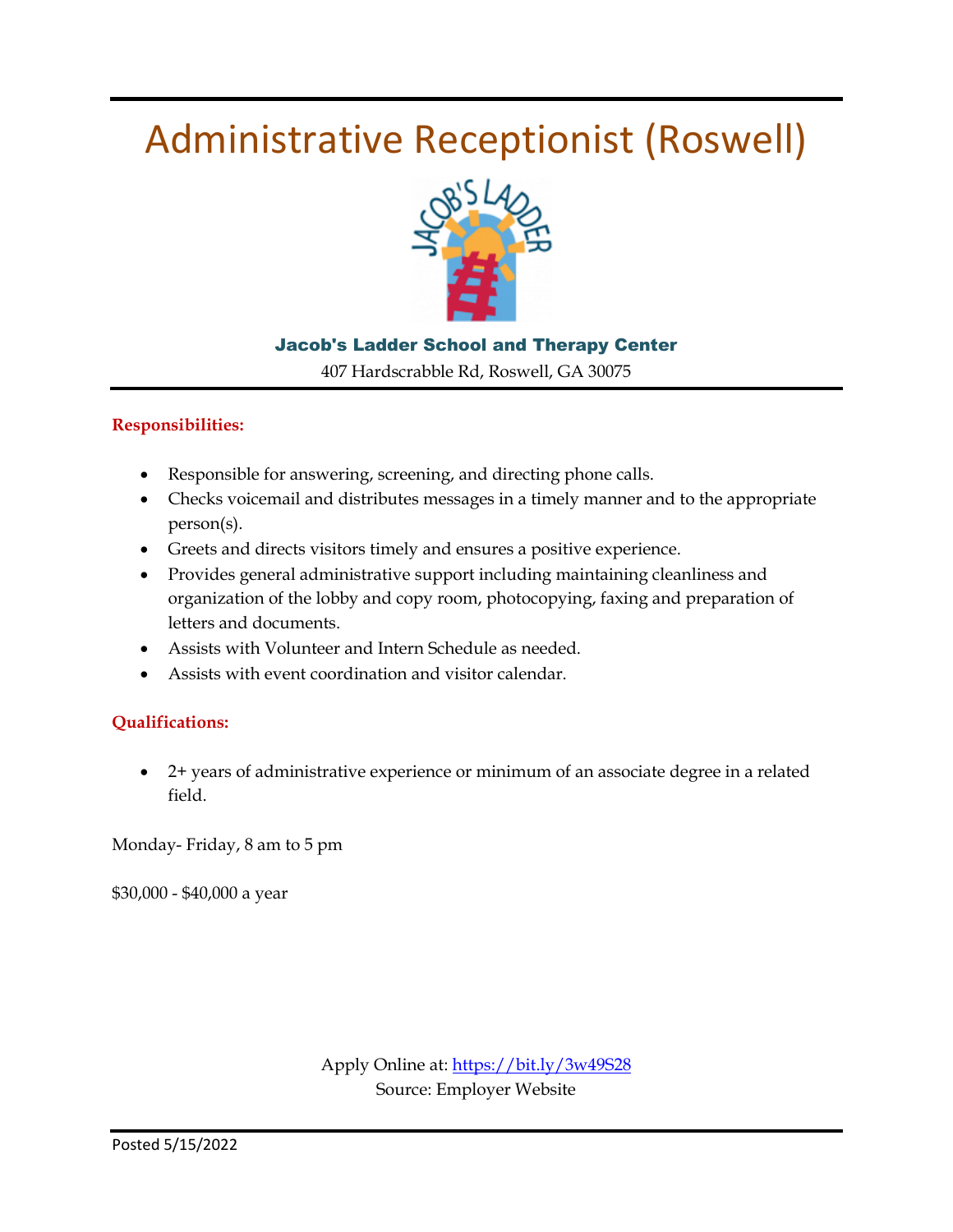### Care Coordination Assistant

# (Sandy Springs)



Scottish Rite 1001 Johnson Ferry Rd NE, Atlanta, GA 30342

Participates as a member of a interprofessional team in completing selected services and functions related to patient care coordination, discharge placements, community referrals, and data collection under the supervision of a nurse case manager or a social worker. Maintains necessary documentation and communication with internal and external customers.

#### **Qualifications:**

- One to three years in a health care setting
- Associate's degree in a healthcare-related field preferred
- Knowledge of medical terminology
- Knowledge of Microsoft Office (Word, Excel, and PowerPoint)
- No professional certifications required

10:00 AM – 6:30 PM

Apply Online at:<https://bit.ly/3M4yq0d> Source: Employer Website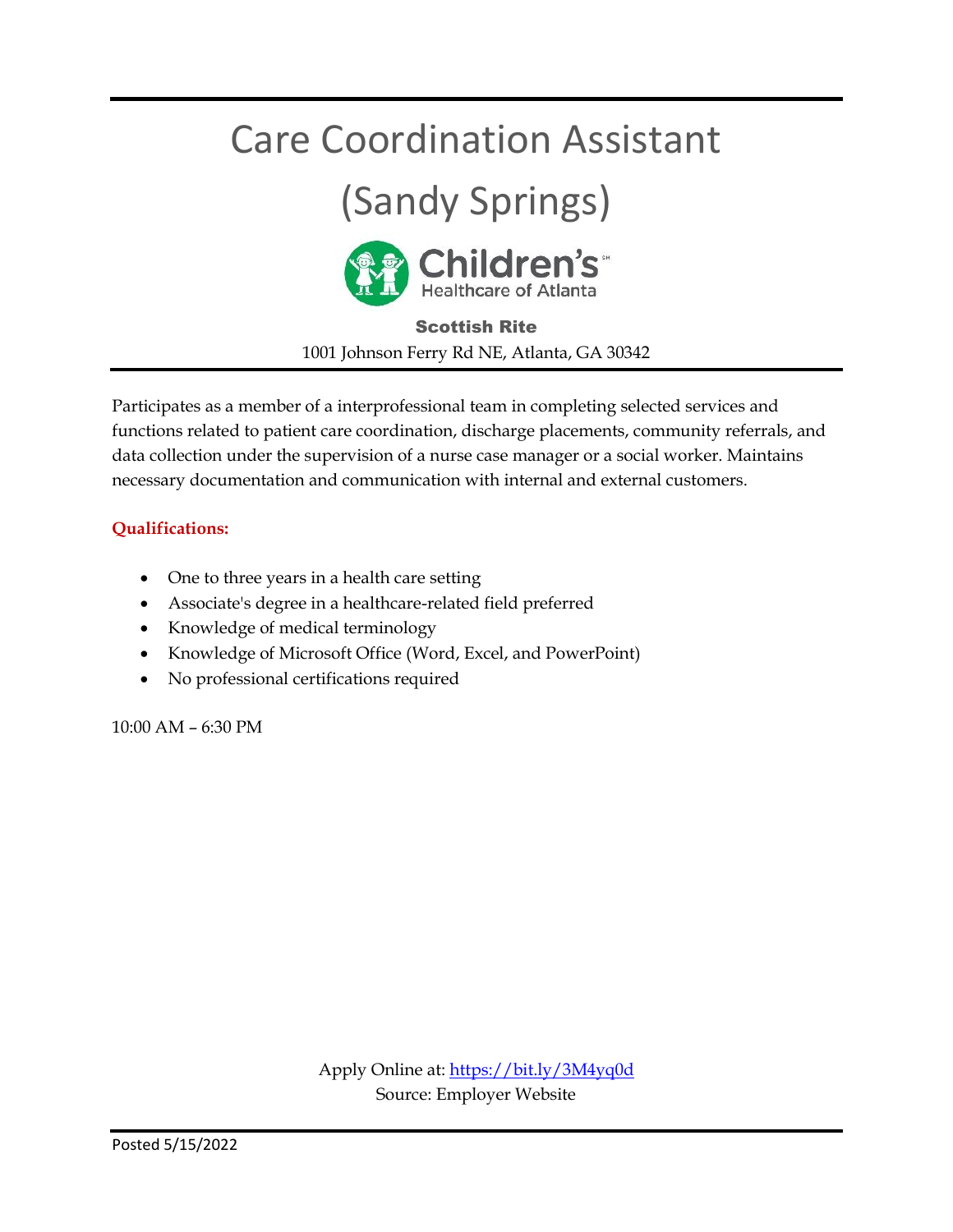# Office Assistant / CSR (Roswell)



995 Mansell Rd Suite D, Roswell, GA 30076

#### **Responsibilities:**

- Receive incoming calls in professional and courteous manner
- Learning jobs/services and pricing them over the phone
- Customer and job data entry
- Prioritize and coordinate the scheduling of services
- Coordinate delays in schedule with customers and service technicians
- Speak with customers about additional services

#### **Qualifications:**

- Strong data entry skills
- Prior experience for a home service provider is a plus

Monday – Friday 8am – 5pm

\$12 - \$15 an hour

Apply Online at:<https://bit.ly/3L4JhpT> Source: Employer Website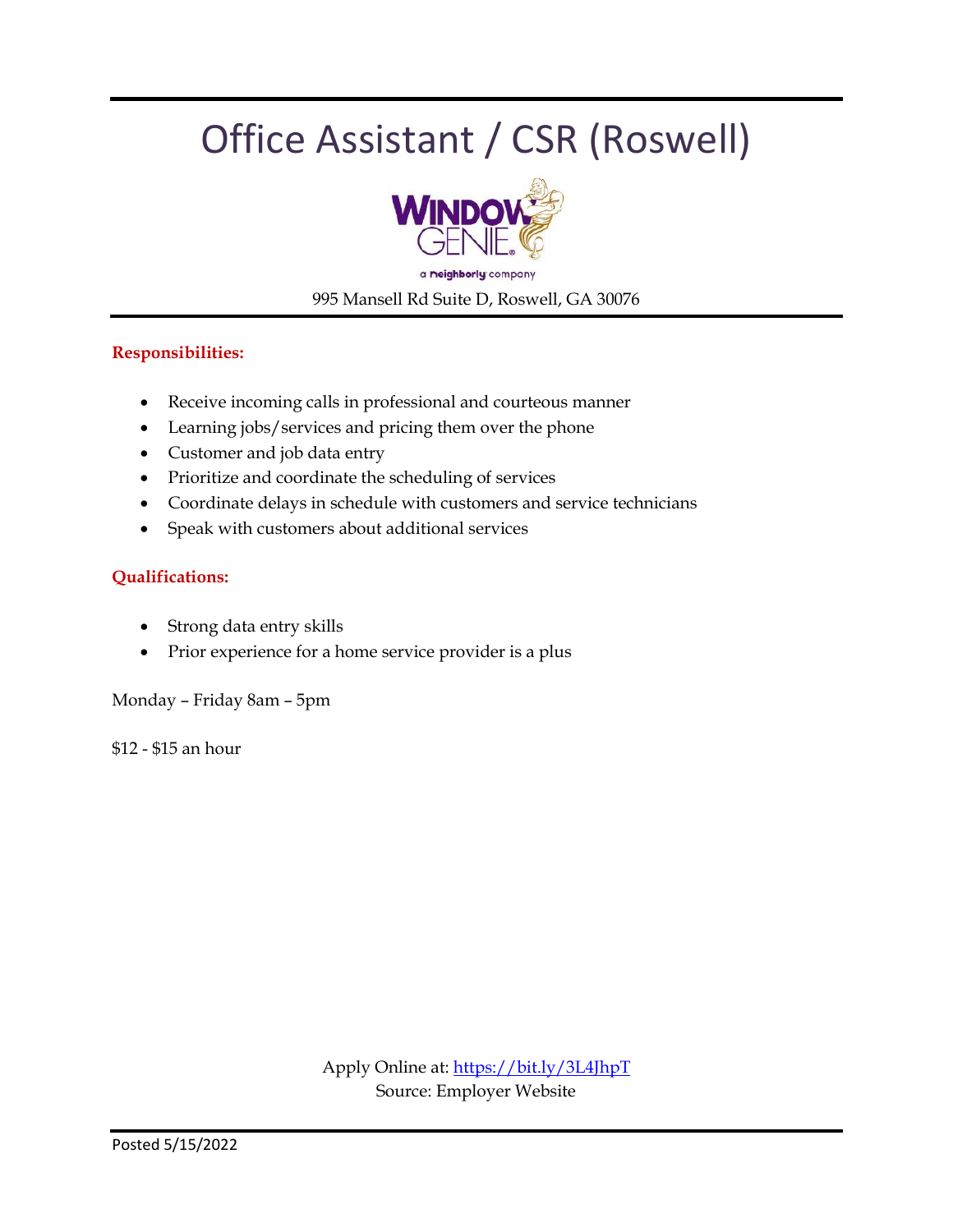# Administrative Assistant (Alpharetta)

### **Smith & Carson**

5755 North Point Pkwy #278, Alpharetta, GA 30022

An industry leader in performing complex legal and corporate investigation services is looking for an experienced administrative assistant to support executive team members with records management, projects, licensing, and overall administrative and clerical support.

- Track and maintain required business-related licenses to ensure timely renewal and required filings.
- Communicate with state agencies and employees in collecting necessary licensing documentation and license status
- Update and maintain various records, including subcontractor documents, client billing guidelines, and vendor agreements
- Assist with corporate credit card reconciliation and communicate with cardholders re: required documentation.
- Track various vendor charges and allocate expenditures to billing files
- Assist with client file setup, including contacts and tax information
- Conduct limited online public record research for client matters
- Submit public record document requests with various agencies, as needed.
- Maintain and update subcontractor list, manage subcontractor agreements, and coordinate with subcontractors regarding records and invoices.
- Update CRM with new contacts and changes

#### **Qualifications:**

- Bachelor's degree or equivalent combination of training, education, and experience
- Excellent computer skills, including the Microsoft Office Suite (Word, PowerPoint, and Excel)
- Experience:
- Administrative: 5 years (Preferred)
- Maintaining Corporate Records: 3 years (Preferred)

#### \$20.00 - \$25.00 per hour

Apply Online at: https://indeedhi.re/3FBDIUa Source: Indeed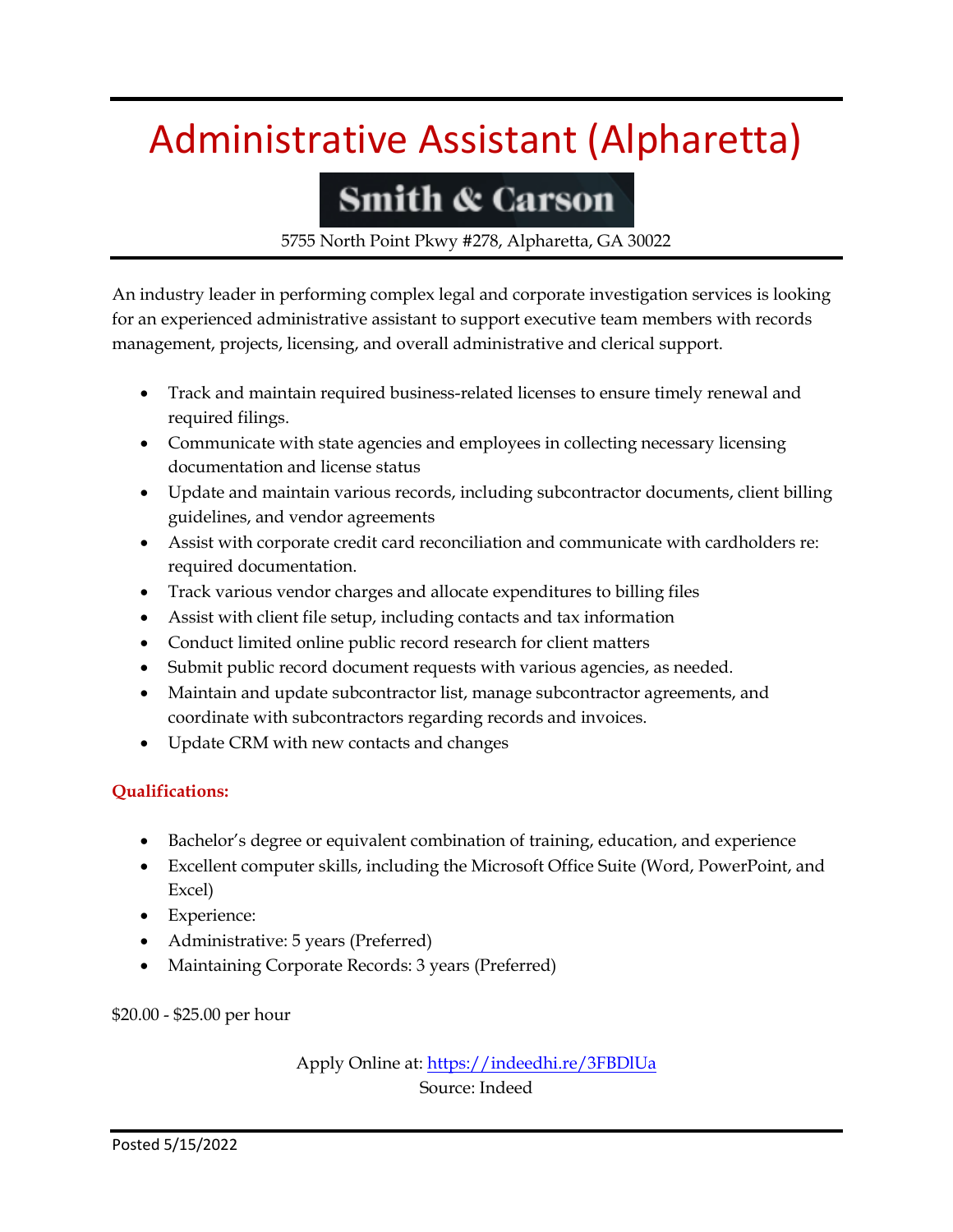## Administrative Assistant (Roswell)



80 Mansell Ct E, Roswell, GA 30076

#### **Responsibilities:**

- Greets visitors and provides tours of the center.
- Serves as liaison between the center manger and center staff, general public and outside representatives.
- Prepares center newsletter.
- Proofreads and edits reports and other documentation to ensure accuracy and completeness.
- Procures and maintains necessary supplies, equipment and/or service
- Records and prepares meeting minutes
- Maintains accurate organized and accessible center files for staff, children and appropriate documents for licensing, accreditation, etc.

#### **Qualifications:**

 High School Diploma or equivalent and four (4) years of professional, administrative experience required or Bachelor's degree in Business Administration or a related field from an accredited college or university and one (1) year of administrative experience

> Apply Online at:<https://bit.ly/3PbQHuB> Source: Employer Website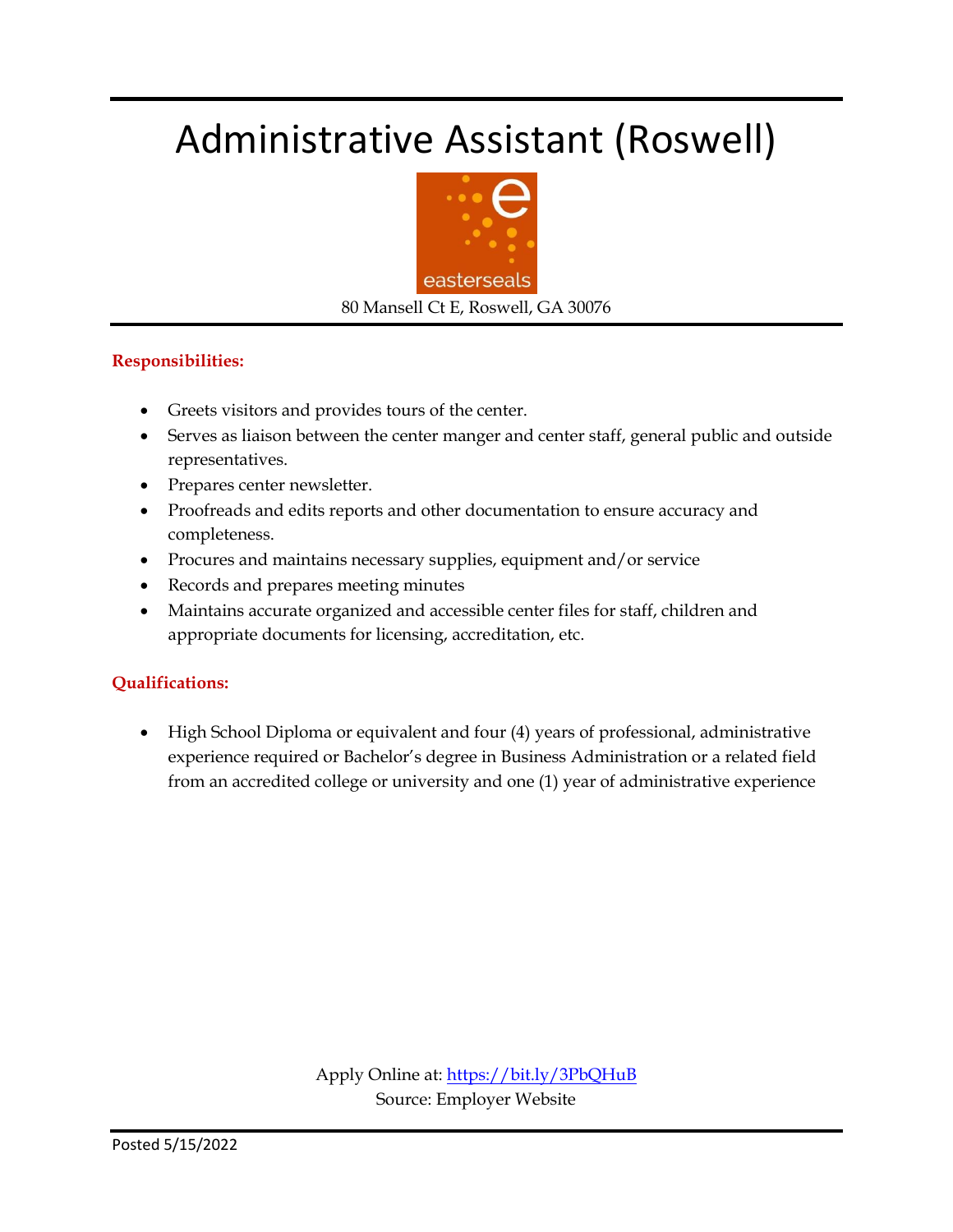# Front Desk Receptionist (Alpharetta)



#### 3538 Old Milton Pkwy, Alpharetta, GA 30005

#### **Responsibilities:**

- Greets patients and visitors in a prompt and helpful manner; provides instructions/directions as needed.
- Provides necessary release of intake forms to patient for completion and signature.
- Monitors schedule and organizes patient flow for office appointments.
- Maintains clean and orderly waiting area and coordinates patient movement
- Answers phones, emails, and voicemails and returns patient calls in a timely and efficient manner.
- Fax documents to Physician offices and follow up with calls as needed
- Abides by and promotes HIPAA compliance; maintains strictest confidentiality with regards to patient information
- Day to day management of office operations and staff needs, including trash removal and helping staff as needed with spot cleaning.
- Overseeing management of all business-related information (electronic and physical files)
- Scheduling appointments and relaying information to the clinical team.
- Monitors office supplies needed for the practice.

#### **Qualifications:**

- Bachelor's degree desired
- Experience in managing a front desk, ideally in a medical setting preferred
- Experience managing office operations either solely or in a team setting

Monday -Thursday 9:00am-6:00pm and Fridays 8:00am-5:00pm

\$15.00 - \$25.00 per hour

Apply Online at:<https://indeedhi.re/3L11DrH> Source: Indeed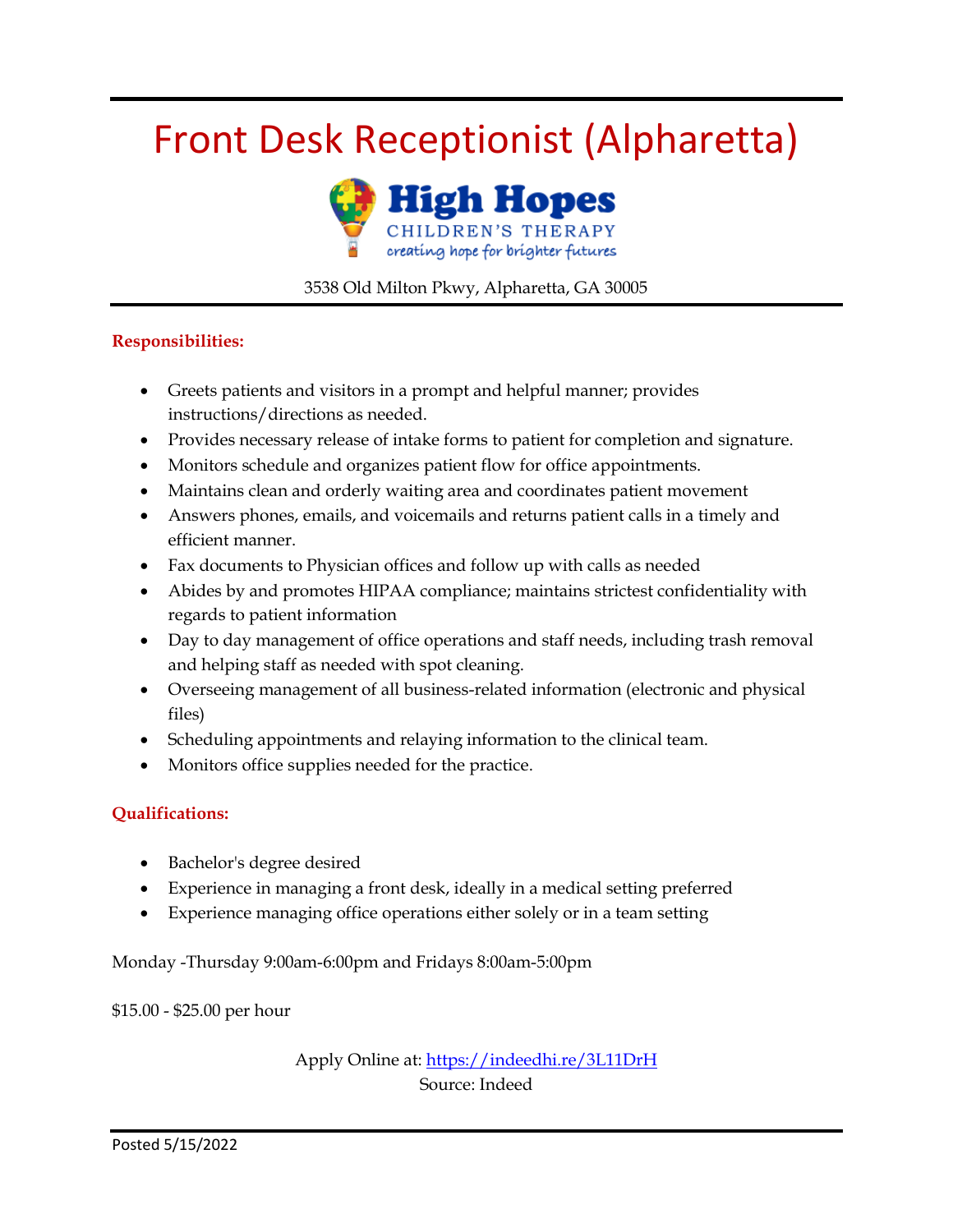

The position will provide support to the school administration, teachers, staff, and outside vendors. The role involves creating a positive first impression for outside visitors, as well as maintaining a healthy relationship with internal staff. This position involves ordering and managing resources, as well as serving as an integral part of the school office team.

#### **Qualifications:**

Basic computer skills (Microsoft, Google, Excel, etc.)

40 hours per week during school year plus 15 hours per week during summer

From \$24,000.00 per year

Apply Online at:<https://indeedhi.re/3l1RKPZ> Source: Indeed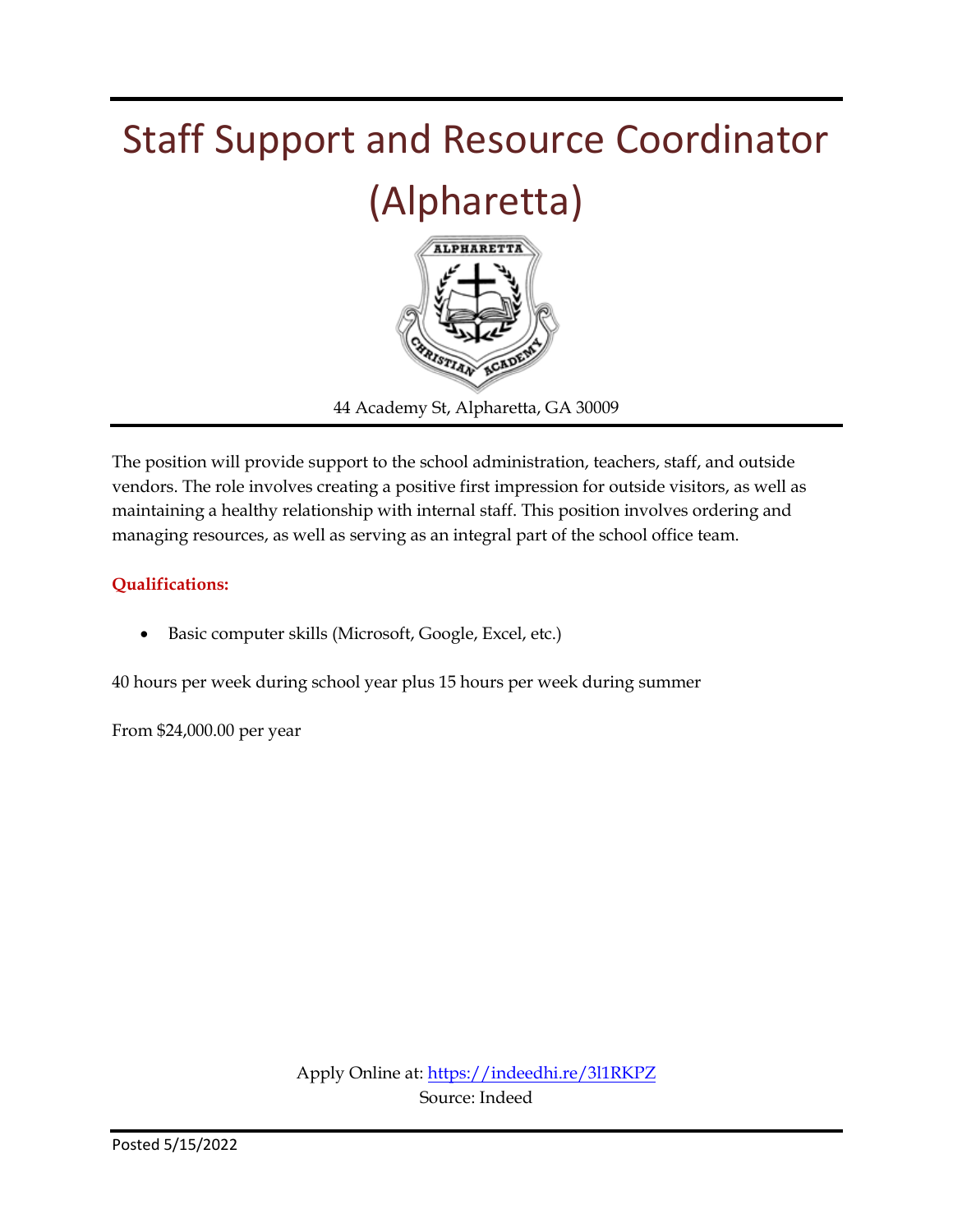# Claims Customer Solution Rep (Sandy Springs) Berkshire Hathaway<br>Specialty Insurance. 1100 Abernathy Road, N.E., Suite 1200. Atlanta, GA 30328

#### **Responsibilities:**

- Answer, actively listen and appropriately respond to customer calls for various travel insurance claims, providing high level of customer service excellence
- Focus on handling incoming calls and creating newly reported claims within established guidelines and quality requirements
- Understand key concepts of travel insurance and customer quality requirements for customer calls, reported claims and other related activities
- Manage inbound and outbound calls and communications in a timely manner
- Identify customers' needs, clarify information, research every issue and provide solutions and/or alternatives
- Maintain records as defined in process and training requirements
- Understand personal and team qualitative and quantitative targets designed to deliver optimum customer service
- Other responsibilities such as other data capture, reporting and research functions

#### **Qualifications:**

- Previous customer service experience
- Proficient working knowledge of Microsoft Office products, including MS Word, Excel and Outlook
- Willingness to obtain adjuster license for advanced job skills and customer service capabilities

Eight-hour shift between the hours of 8 AM- 8 PM, Monday- Friday and some holidays

Apply Online at:<https://bit.ly/39WlsDP> Source: Employer Website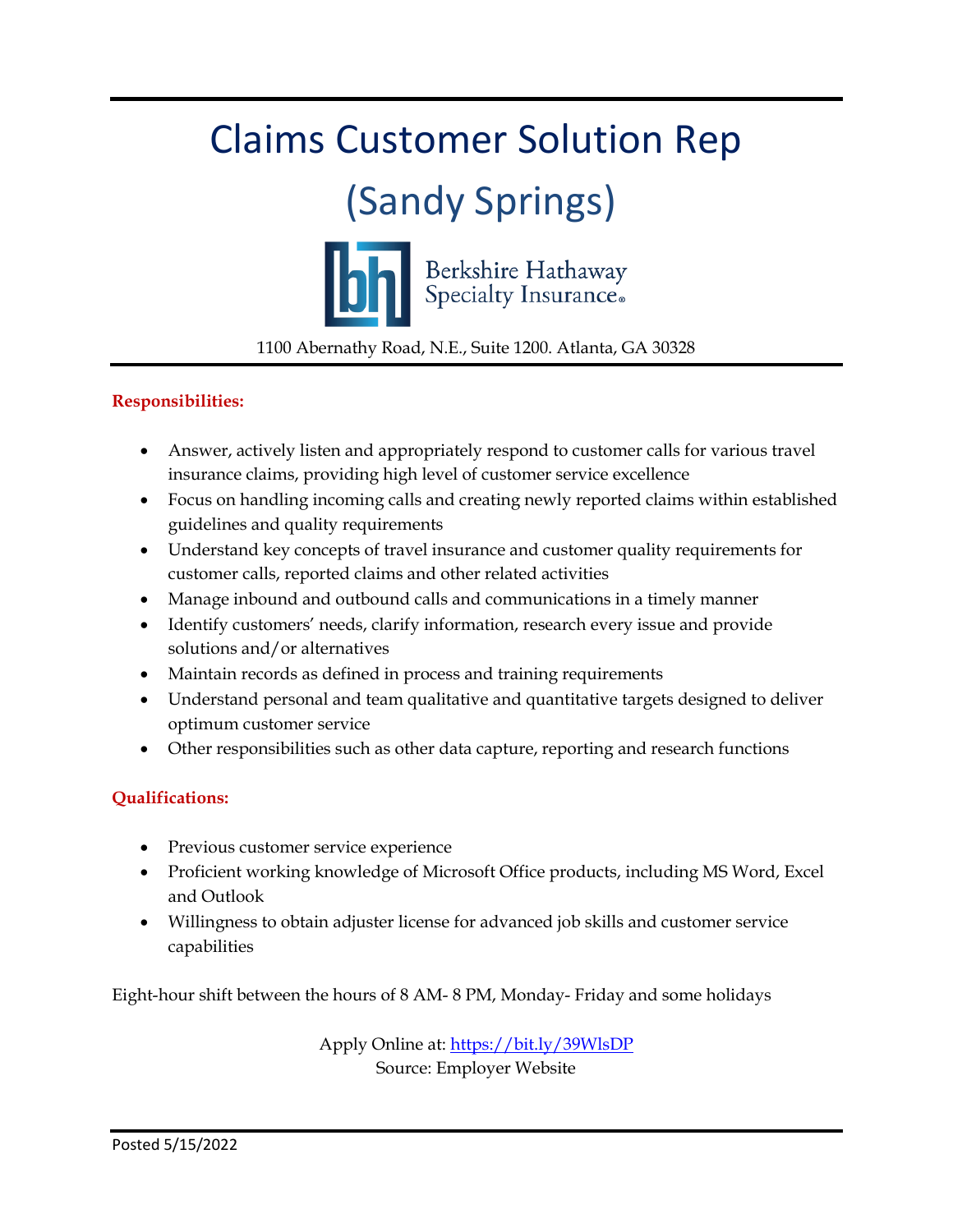# HR Generalist (Dunwoody)



#### **Responsibilities:**

- Act as the main contact for HR-related information and strategies. This includes assisting employees and managers with a variety of topics across the employee's full life cycle.
- Perform investigations as needed for sensitive topics as needed.
- Actively assists with the creation of a diverse, equitable, inclusive environment that is free from discrimination and harassment of any kind.
- Perform regular check-ins with employees and managers to gain the pulse of restaurant teams and provide regular feedback on ideas to enhance employee experience.
- Guide local leadership in executing Iron Hill standards, providing strategic recommendations to ensure teams are driving toward established goals.
- Advocates staff development by supporting conversations and providing feedback on performance documents created by the field managers, such as independent development plans, performance improvement plans, and terminations.
- Assist restaurants, including New Store Openings, with their hiring needs.
- Ensure compliance with a variety of items such as performance documentation, legal posters, I-9 documentation, adherence to minor laws and leaves of absences/accommodation procedures, etc.

#### **Qualifications:**

- Bachelor's degree in human resources or a related field is required.
- Experience and or specialized certifications will be considered in place of a degree.
- Strongly prefer candidates with knowledge of the restaurant or retail business.
- Strong knowledge of HR laws and regulations is required.
- Valid driver's license and driving record that meets with company guidelines

Apply Online at[: https://bit.ly/3la4tju](https://bit.ly/3la4tju) Source: Employer Website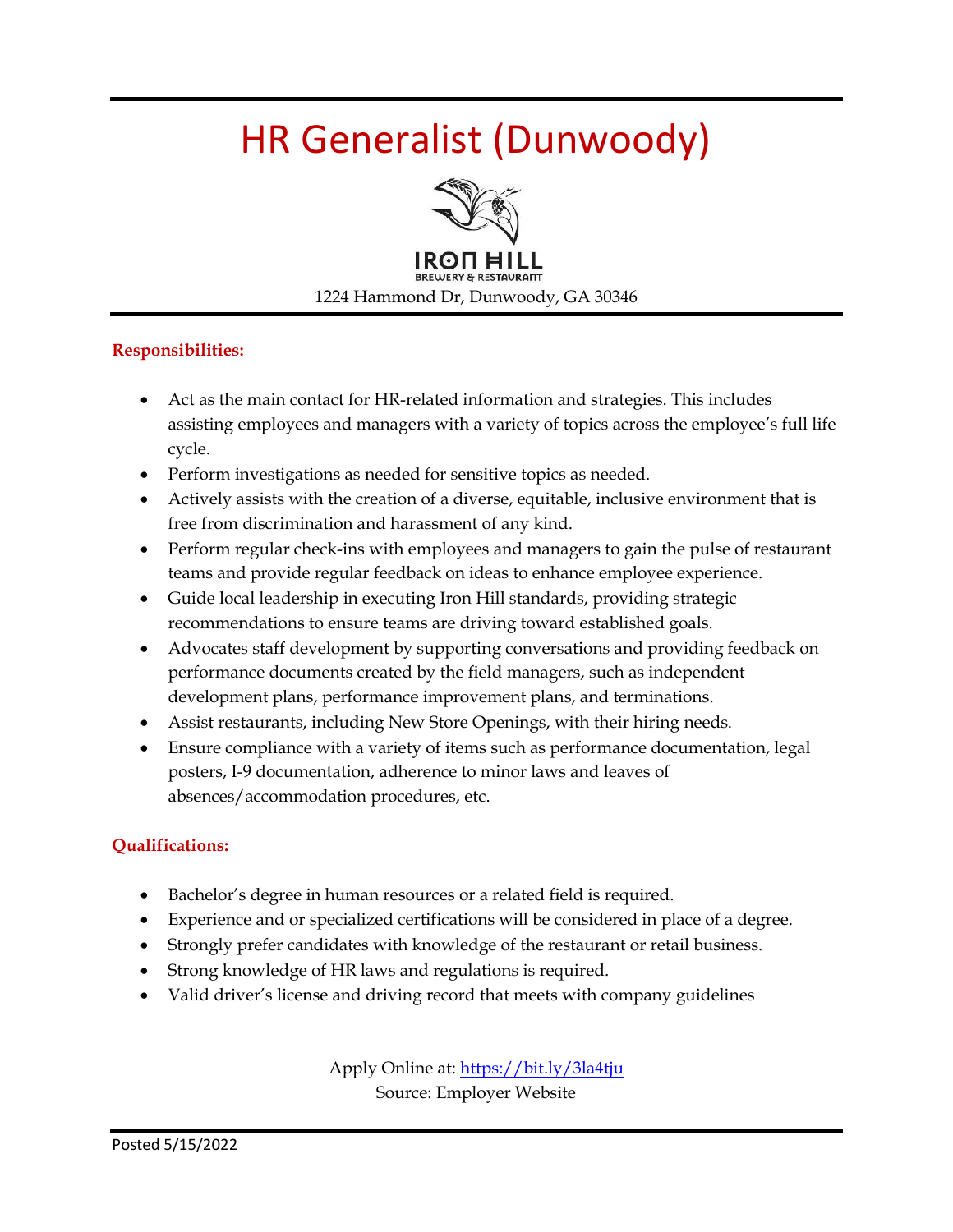# Administrative Assistant (Dunwoody) LIFES@UTH

**Community Blood Centers** 

4891 Ashford Dunwoody Rd NE, Atlanta, GA 30338

This position is responsible for producing promotional materials, maintaining inventory for the Recruitment and Retention Department and for completing bulk mailings for blood drives.

- Maintain and organize the District Director's calendar, meeting and travel schedule
- Draft correspondence, answer phones, coordinate mailing, and handle inquiries and requests from internal and external sources on the District Director's behalf
- Produce promotional materials for all blood drives including posters, fliers, paycheck stuffers, and table tents. Materials must be typed, laid out and printed
- Maintain inventory and supplies for the district's Recruitment and Retention Department
- Track and complete bulk mailings for blood drives
- Write thank you letters
- Assist with on-site recruitment
- Confirm drives and public relations requirements
- Manage, maintain and organize confidential materials including a filing system of electronic and hard copy materials
- Prepare and assemble reports, documents and other publications, as appropriate

#### **Qualifications:**

- High school diploma or GED
- Valid driver's license. Must also meet and maintain LifeSouth driver's eligibility requirements
- Advanced knowledge of Microsoft Word, Excel, Outlook and PowerPoint
- One to two years of related experience

\$15.00 - \$16.50 an hour

Apply Online at:<https://bit.ly/3wHC0Hx> Source: Employer Website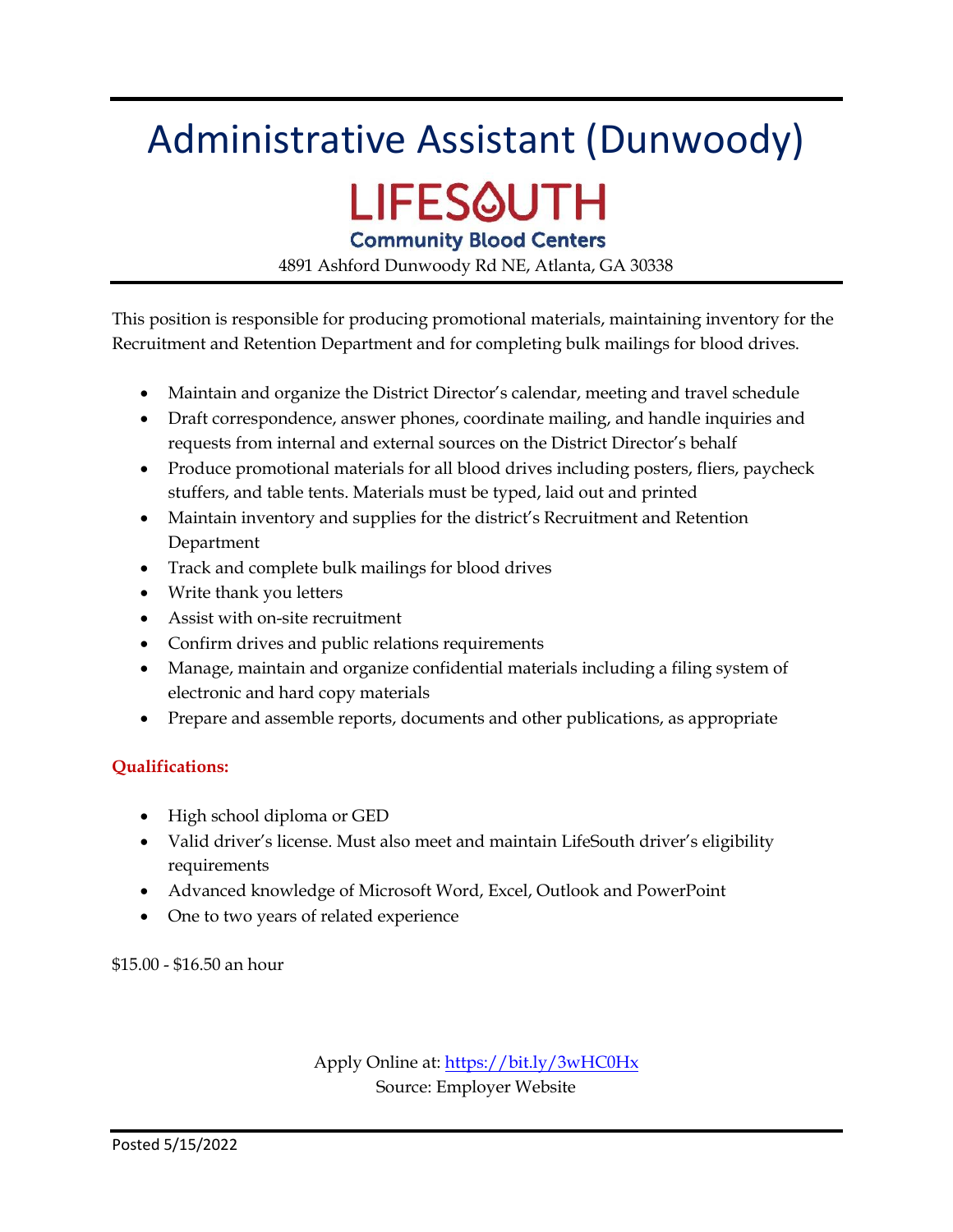

The receptionist is responsible for a variety of administrative support tasks, including answering phones, receiving visitors, preparing meeting rooms, monitoring the shared calendar, sorting, and distributing mail, and making travel arrangements.

#### **Qualifications:**

- Requires an associate degree with a minimum of one to two years of on-the-job experience in an administrative, clerical, or support role or any equivalent combination of education and experience
- Excellent computer skills and experience with MS Office suite of software. Ability to easily learn new software programs as required.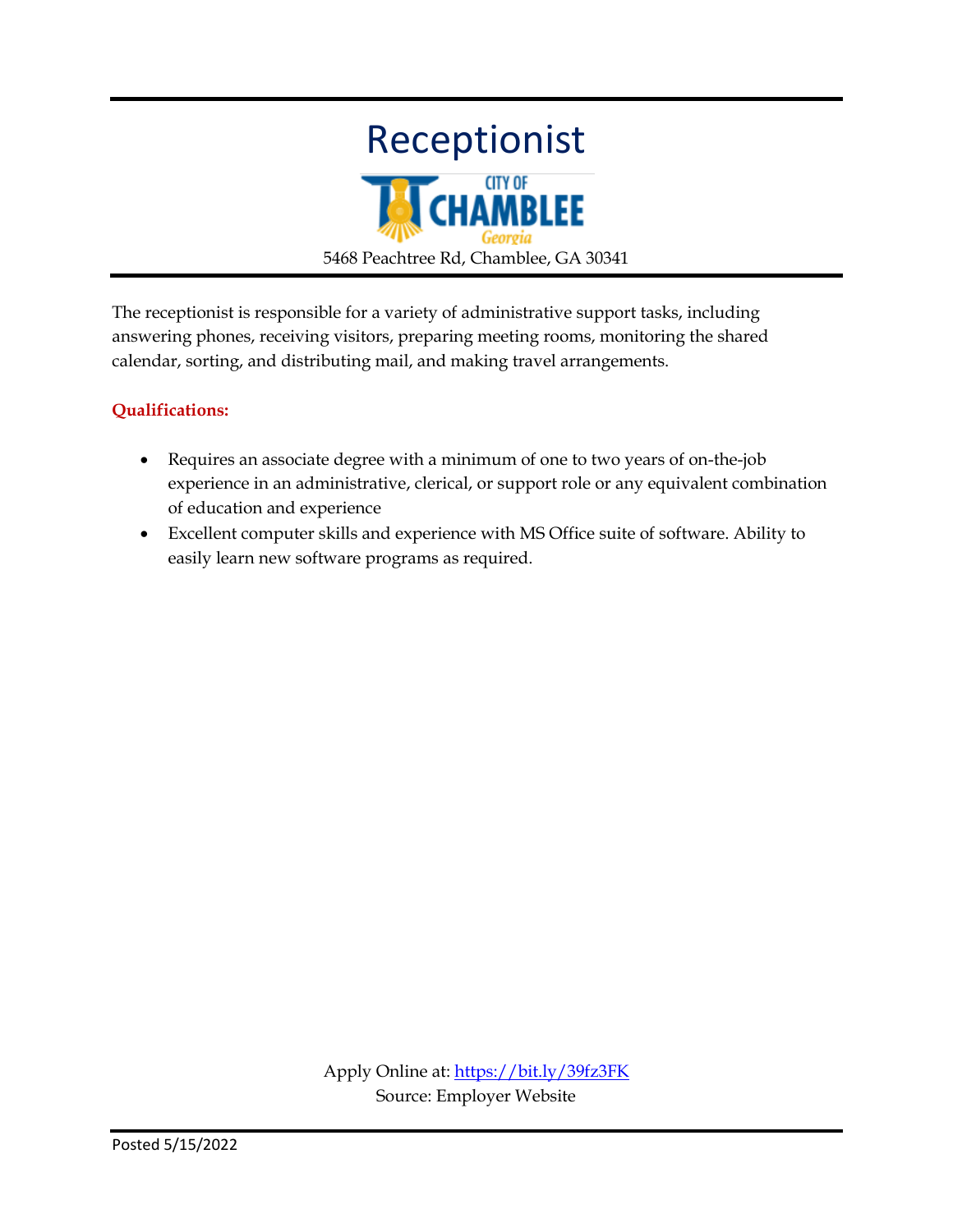# Phone Operator (Buckhead)



Answer all calls in a timely manner with appropriately identifying yourself and the practice name \*Follow all HIPAA and Family Practice Center standards when conducting calls \*Listen and assist the caller in the appropriate tone and manner \*Schedule appointments with the providers according to practice and provider standards \*Enter patient demographics, insurance information, and appointment specific details into our EMR system \*Accurately document patient encounters \*Check "in basket" messages throughout the day, and make sure all necessary follow-ups are completed by end of the workday \*Route phone calls and messages to the appropriate department \*Effectively communicate all FPC's appointment and billing policies \*Verify insurance through e-verify in the EMR system \*Vet and field patient concerns/complaints or feedback to the Front office manager or Practice Administrator \*

#### **Qualifications:**

- Proficient computer skills
- High School Diploma or GED Required
- Knowledge of EMR and/or EPIC system preferred

\$15.00 - \$18.00/hour.

Apply Online at[: https://bit.ly/3FCchEl](https://bit.ly/3FCchEl) Source: Employer Website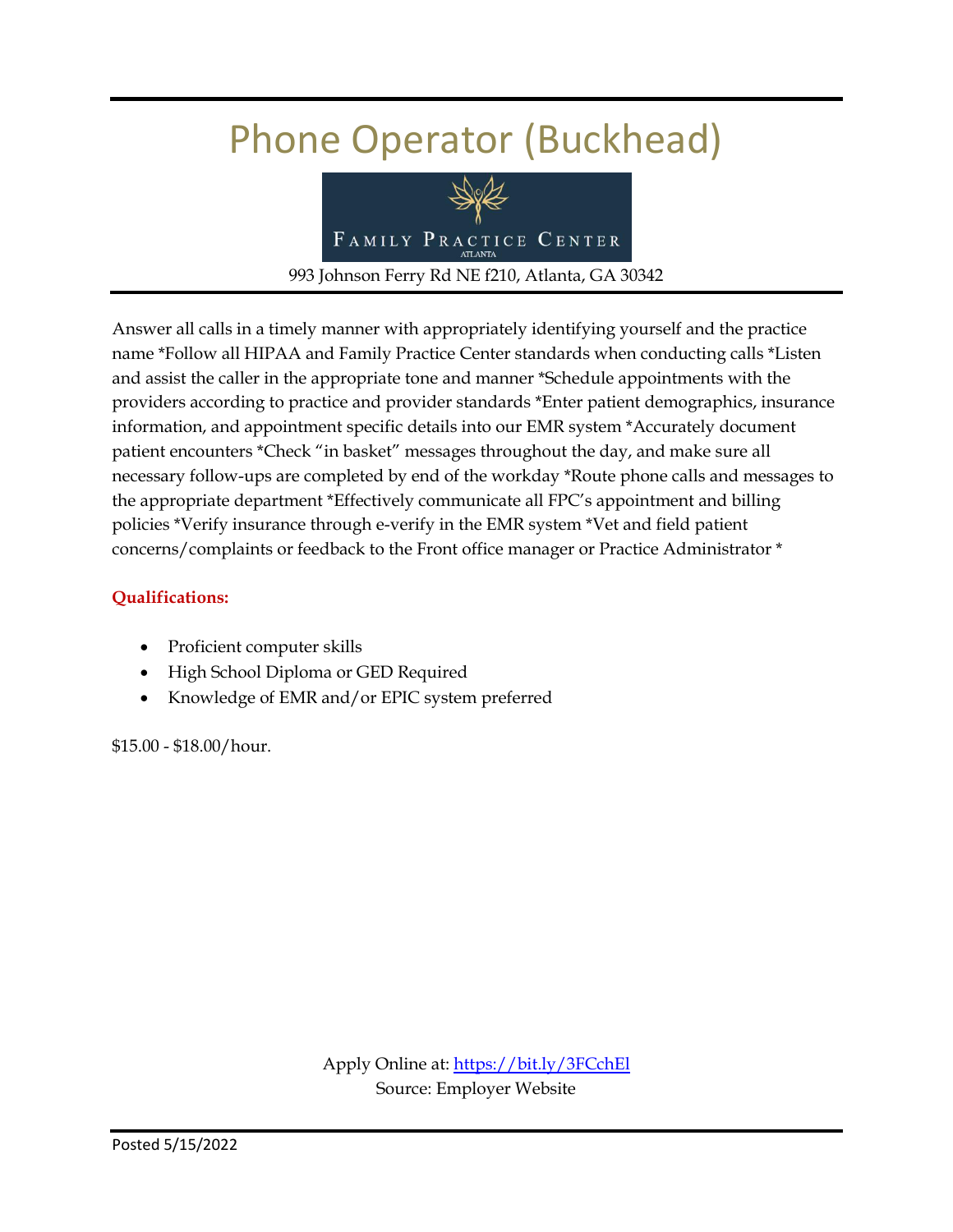# Office Coordinator Float - Entry-Level (Roswell)



9420 Willeo Rd Suite 202, Roswell, Georgia 30075

#### **Responsibilities:**

- Greets everyone who enters the clinic in a friendly and welcoming manner.
- Schedules new referrals received by fax or by telephone from patients, physician offices.
- Verifies insurance coverage for patients.
- Collects patient payments.

#### **Qualifications:**

• High School Diploma or equivalent.

Apply Online at:<https://bit.ly/3yyLDur> Source: Employer Website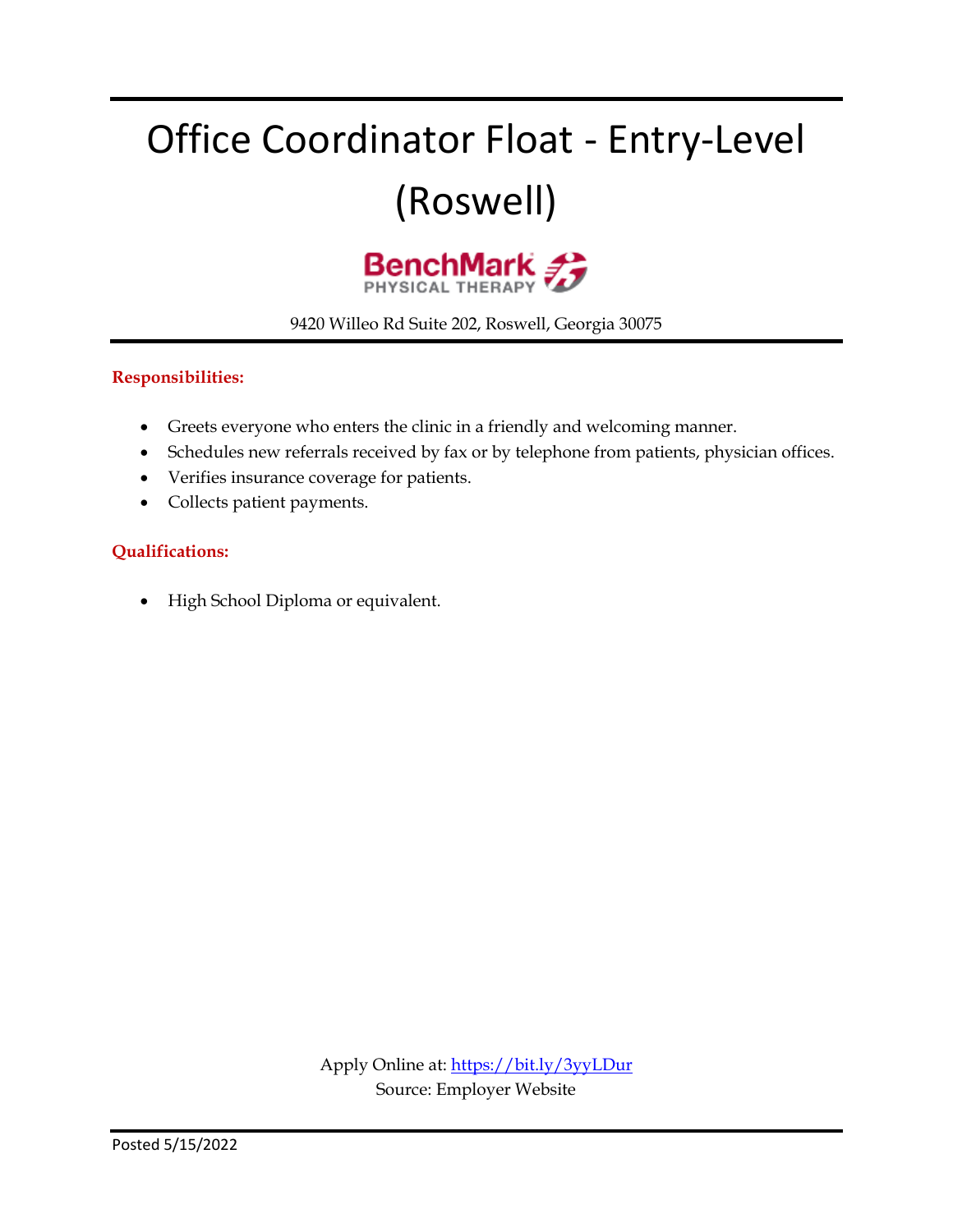### PT Market Research / PR Position (Remote) TO CONNECT  $\mathsf{s}$

Voices To Connect helps authors, speakers and business leaders develop and elevate their platform by providing strategic consulting and access to our community of industry-wide professional connections.

Podcast Work- to help our clients grow their messaging through podcast interviews. Research and reach out for "best fit" podcasts for their niche message. (Faith-based platforms)

#### **Qualifications:**

• Proficient with Excel, Google, Word - may require work with Mail Chimp / CRM

This position would be approximately 10-15 hour per week working remotely with occasional in-person meetings in Atlanta.

Contact: Carolyn Matulich (404) 375-1509 [carolyn@voicestoconnect.com](https://mail.google.com/mail/?view=cm&fs=1&tf=1&to=carolyn@voicestoconnect.com)

> Apply Online at:<https://bit.ly/3LbRRDg> Source: Theahaconnection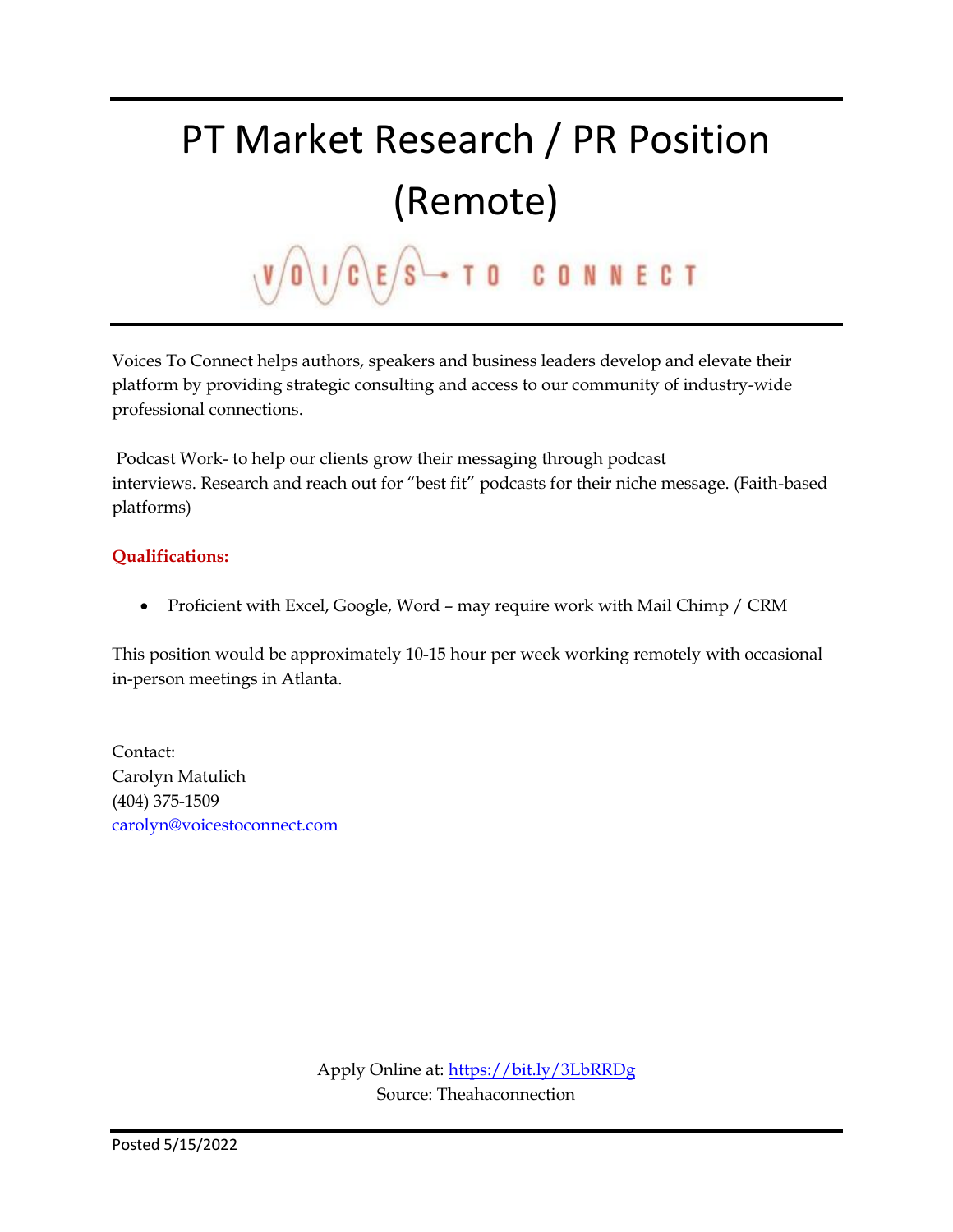### Administrative Assistant (Roswell)



#### Regal Nissan 1090 Holcomb Bridge Rd, Roswell, GA 30076

In the role Administrative Assistant you will be a liaison between the business office and the dealership, assist our Dealer Principal, Executive Manager, Executive Assistant, and various staff.

#### **Qualifications:**

- Strong familiarity with Microsoft office suite products
- Data entry skills

Apply Online at:<https://bit.ly/3swr5yU> Source: Employer Website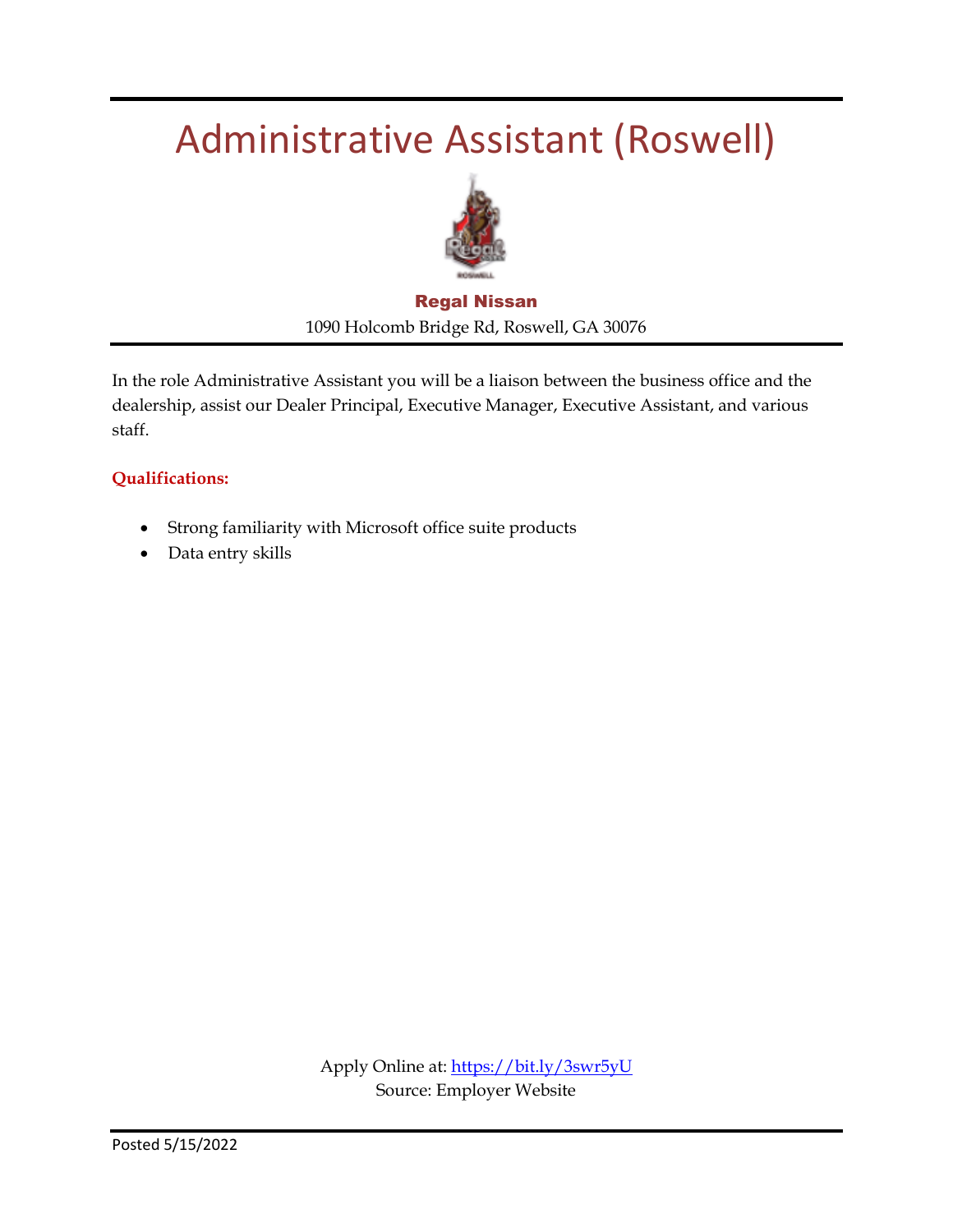# Food Service, Housekeeping, & Other Now Hiring – Week of 5/15/22

**Utility Worker/Dishwasher PT (Sandy Springs) Mon-Fri 4pm-8:30pm** Somerby Sandy Springs / 25 Glenlake Pkwy NE, Sandy Springs, GA 30328 <https://bit.ly/3P78jI2>

> **On Call Banquet Set-up/Houseperson (Perimeter)** Hyatt / 4000 Summit Blvd NE, Atlanta, GA 30319 <https://bit.ly/3Pe6aKM>

**Kitchen Staff (Sandy Springs) \$15 an hour** Jet's Pizza / 6615 Roswell Rd, Sandy Springs, GA 30328 <https://bit.ly/3wijNQt>

**PT Stock and Pricing Associate (Perimeter) \$12.75 - \$14.00 an hour** Old Navy / 1161 Hammond Dr Ne Ste #140, tlanta, GA 30346 <https://indeedhi.re/3P9ZGMS>

**Spa Attendant - Women's Locker Room (Buckhead)** Waldorf Astoria / 3376 Peachtree Rd NE, Atlanta, GA 30326 <https://bit.ly/38pdCCf>

**Breakfast Attendant (Buckhead) \$16.50 an hour** Element Hotel / 3491 Piedmont Road, Atlanta, GA 30305 <https://bit.ly/3w6ld1n>

**Dishwasher PT (Dunwoody) \$15 - \$16 an hour** Iron Hill Brewery / 1224 Hammond Dr, Dunwoody, GA 30346 <https://indeedhi.re/37DmuUk>